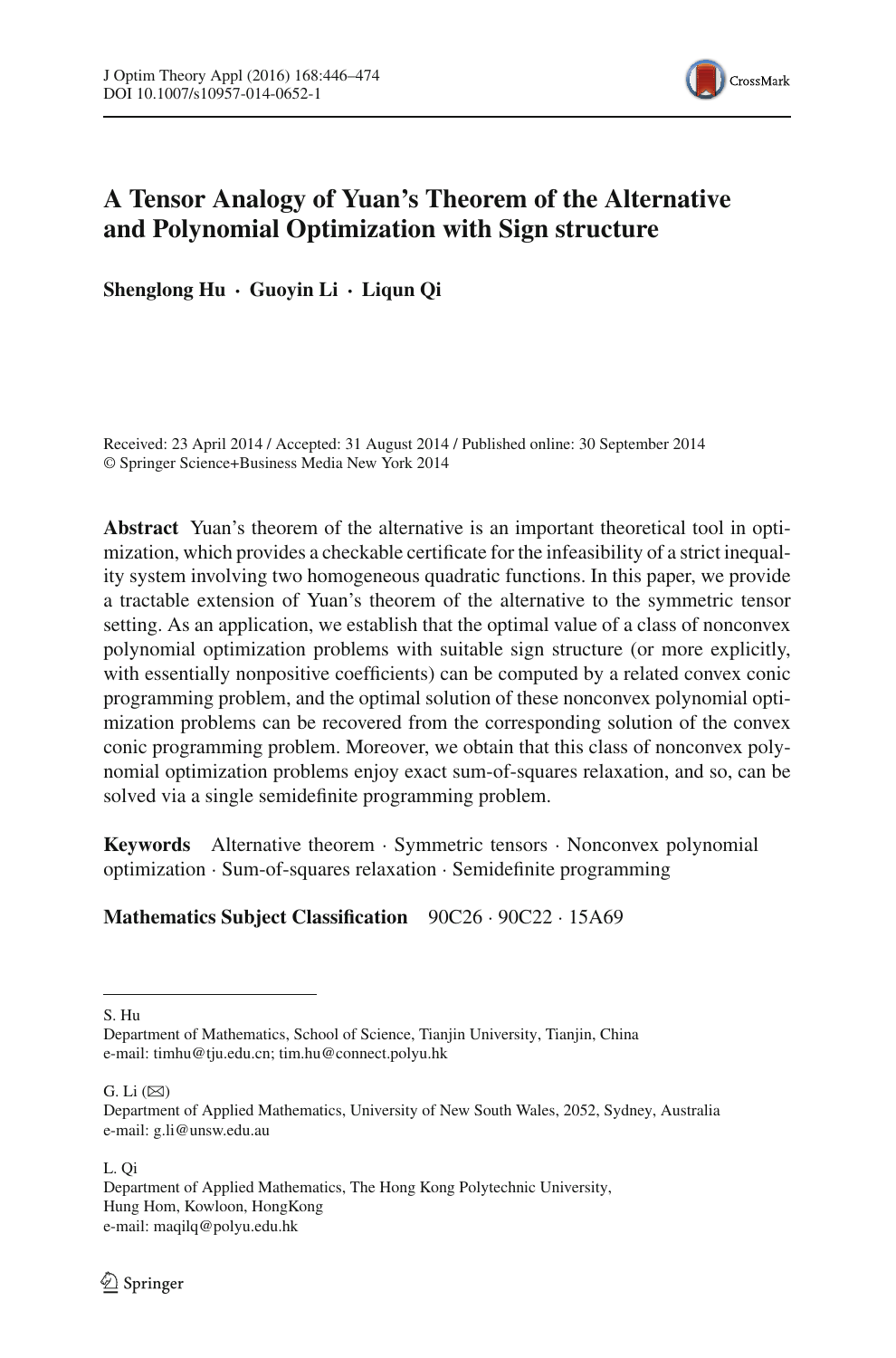# **1 Introduction**

Alternative theorems for arbitrary finite systems of linear or convex inequalities have played key roles in the development of optimality conditions for continuous optimization problems. Although these theorems are generally not valid for an arbitrary finite system of (possibly nonconvex) quadratic inequalities, recent research has established alternative theorems for quadratic systems involving two inequalities or arbitrary inequalities involving suitable sign structure. For instance, a theorem of the alternative of Gordan type for a strict inequality system of two homogeneous quadratic functions has been given in [\[1\]](#page-26-0). This theorem is often referred as Yuan's theorem of the alternative. This theorem provides a checkable certificate for the infeasibility of a strict inequality system involving two homogeneous quadratic functions, and plays an important role in the convergence analysis of the trust region method. Recently, it was also established in [\[2\]](#page-26-1) that this theorem of the alternative is equivalent to another popular result called S-lemma, which is an important tool in quadratic optimization, optimal control, and robust optimization [\[3](#page-26-2)[–6](#page-26-3)].

Because of the importance of this theorem of the alternative, researchers have attempted to extend it to systems with more than two quadratic functions. In particular, [\[7](#page-26-4)[,8](#page-26-5)] showed that, under a positive definite regularity condition, Yuan's theorem of the alternative continues to hold for an inequality system with three homogeneous quadratic functions. They also provided examples illustrating that, in general, the regularity condition cannot be dropped. Moreover,  $[9,10]$  $[9,10]$  $[9,10]$  (see also [\[11](#page-27-2)]) established an extension of Yuan's theorem of the alternative to inequality systems involving finitely many quadratic functions, under the condition that all the Hessian matrices of the quadratic functions have nonpositive off-diagonal elements (up to a nonsingular transformation). This result can be regarded as an extension of Yuan's theorem of the alternative as its assumption becomes superfluous in the case when only two quadratic forms are involved (see [\[10,](#page-27-1) Remark 2.3]).

The purpose of this paper is to extend Yuan's alternative theorem to symmetric tensors and to provide an application to nonconvex polynomial optimization. Tensor (or hypermatrix) is a multilinear generalization of the concept of matrix. Recently, Lim [\[12](#page-27-3)] and Qi [\[13\]](#page-27-4) independently introduced the concept of eigenvalues and singular values for tensors of higher order. After this, a reasonably complete and consistent theory of eigenvalues and singular values for tensors of higher order has been developed in the past few years, which generalizes the theory of matrix eigenvalues and singular values in various manners and extent. Moreover, numerical study on tensors also has attracted a lot of researchers due to its wide applications in polynomial optimization  $[14–19]$  $[14–19]$ , space tensor programming  $[20,21]$  $[20,21]$ , spectral hypergraph theory [\[22](#page-27-9)[–25\]](#page-27-10), high-order Markov chain [\[26\]](#page-27-11), signal processing [\[27](#page-27-12)[,28](#page-27-13)], and image science [\[29](#page-27-14)]. In particular, various efficient numerical schemes have been proposed to find the low rank approximations of a tensor and the eigenvalues/eigenvectors of a tensor with specific structure (cf. [\[30](#page-27-15)[–37](#page-28-0)]).

The contributions of this paper are as follows:

• First, we provide a tractable extension of Yuan's theorem of the alternative (Theorem [3.1\)](#page-10-0) and homogeneous S-lemma (Corollary [3.2\)](#page-13-0) to the symmetric tensor setting. We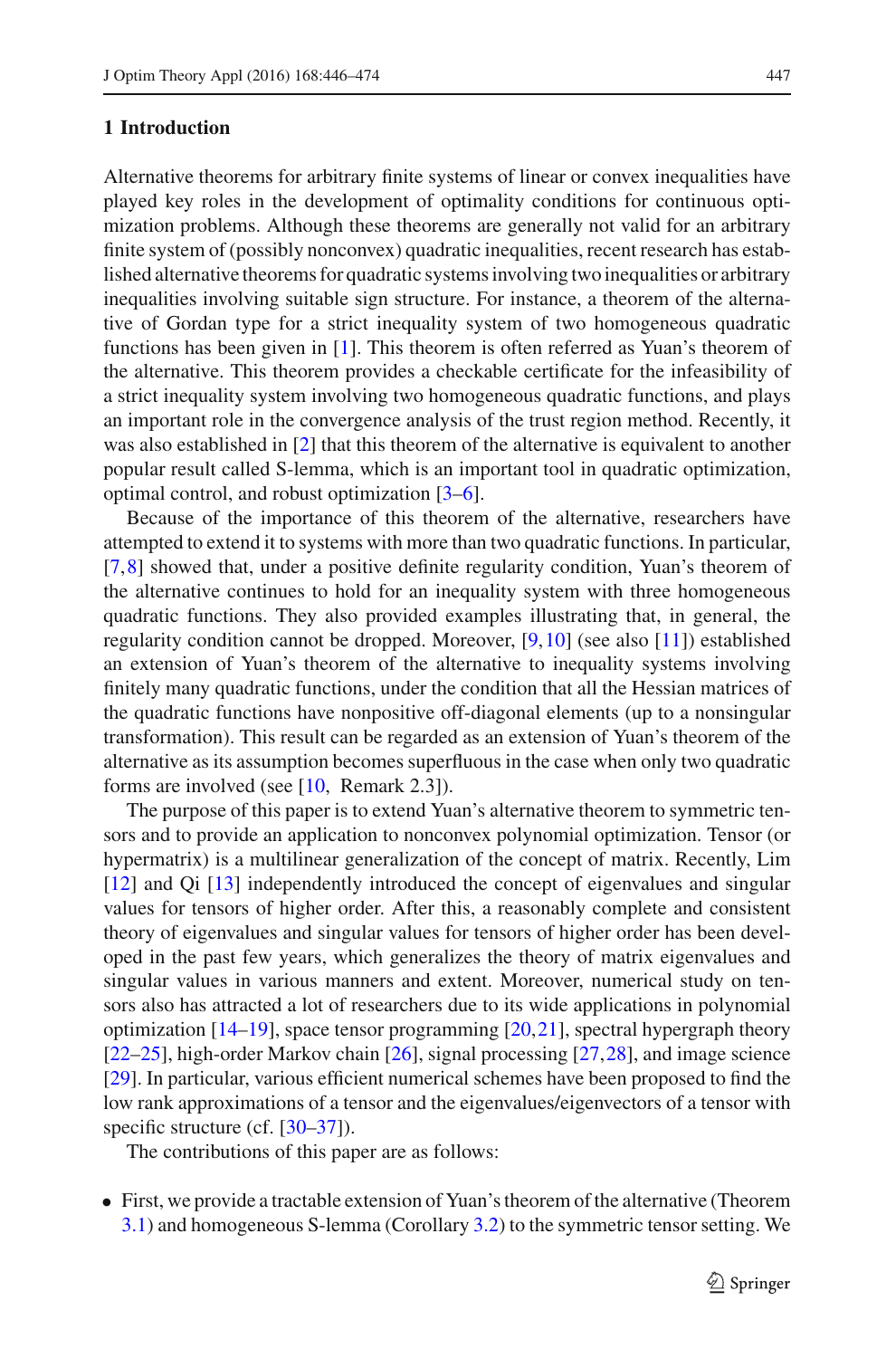achieve this by exploiting two important features of a special class of tensors (called essentially nonpositive tensors): hidden convexity and numerical checkability.

• Second, we establish that the optimal value of a class of nonconvex polynomial optimization problems with suitable sign structure (or more explicitly, essentially nonpositive coefficients) can be computed by a related convex conic programming problem, and the optimal solution of these nonconvex polynomial optimization problems can be recovered from the corresponding solution of the convex conic programming problem. Moreover, we obtain that this class of nonconvex polynomial optimization problems enjoys exact sum-of-squares (SOS) relaxation, and so, can be solved via a semidefinite programming problem.

The organization of this paper is as follows. In Sect. [2,](#page-2-0) we recall some basic facts of tensors and polynomials, and establish some basic geometric properties of positive semidefinite (PSD) tensor cones. In Sect. [3,](#page-7-0) we provide a tractable extension of Yuan's theorem of the alternative and homogeneous S-lemma to the symmetric tensor setting. In Sect. [4,](#page-15-0) we apply the new theorem of the alternative to obtain exact conic programming relaxation for nonconvex polynomial optimization problems with essentially nonpositive coefficients. We also obtain that these class of nonconvex polynomial optimization problems enjoy exact SOS relaxation. Finally, we conclude this paper and present some possible future research topics.

## <span id="page-2-0"></span>**2 Preliminaries: Positive Semidefinite Tensors**

#### 2.1 Notations and Basic Facts

We first fix some notations and recall some basic facts of tensors and polynomials. We denote the *n*-dimensional Euclidean space as  $\mathbb{R}^n$ . For  $x_1, x_2 \in \mathbb{R}^n$  (as column vectors),  $\langle x_1, x_2 \rangle$  denotes the inner product between  $x_1$  and  $x_2$  and is given by  $\langle x_1, x_2 \rangle := x_1^T x_2$ . Moreover, for all  $x \in \mathbb{R}^n$ , the norm of x is denoted by  $||x||$  and is given by  $||x|| :=$  $(\langle x, x \rangle)^{1/2}$ .

Let  $n \in \mathbb{N}$  and let *m* be an even number. An *m*th-order *n*-dimensional tensor *A* consists of *n*<sup>*m*</sup> entries in real number:  $A = (A_{i_1 i_2...i_m})$ ,  $A_{i_1 i_2...i_m} \in \mathbb{R}$ ,  $1 \leq$  $i_1, i_2, \ldots, i_m \leq n$ . We say a tensor *A* is symmetric if the value of  $A_{i_1 i_2 \ldots i_m}$  is invariant under any permutation of its indices  $\{i_1, i_2, \ldots, i_m\}$ . When  $m = 2$ , a symmetric tensor is nothing but a symmetric matrix. Consider

 $S_{m,n} := \{A : A \text{ is an } m\text{th-order } n\text{-dimensional symmetric tensor}\}.$ 

Clearly,  $S_{m,n}$  is a vector space under the addition and multiplication defined as below: for any  $t \in \mathbb{R}$ ,  $\mathcal{A} = (\mathcal{A}_{i_1...i_m})_{1 \le i_1,...,i_m \le n}$  and  $\mathcal{B} = (\mathcal{B}_{i_1...i_m})_{1 \le i_1,...,i_m \le n}$ 

$$
\mathcal{A} + \mathcal{B} = (\mathcal{A}_{i_1...i_m} + \mathcal{B}_{i_1...i_m})_{1 \leq i_1,...,i_m \leq n} \text{ and } t\mathcal{A} = (t\mathcal{A}_{i_1...i_m})_{1 \leq i_1,...,i_m \leq n}.
$$

For each  $A, B \in S_{m,n}$ , we define the inner product by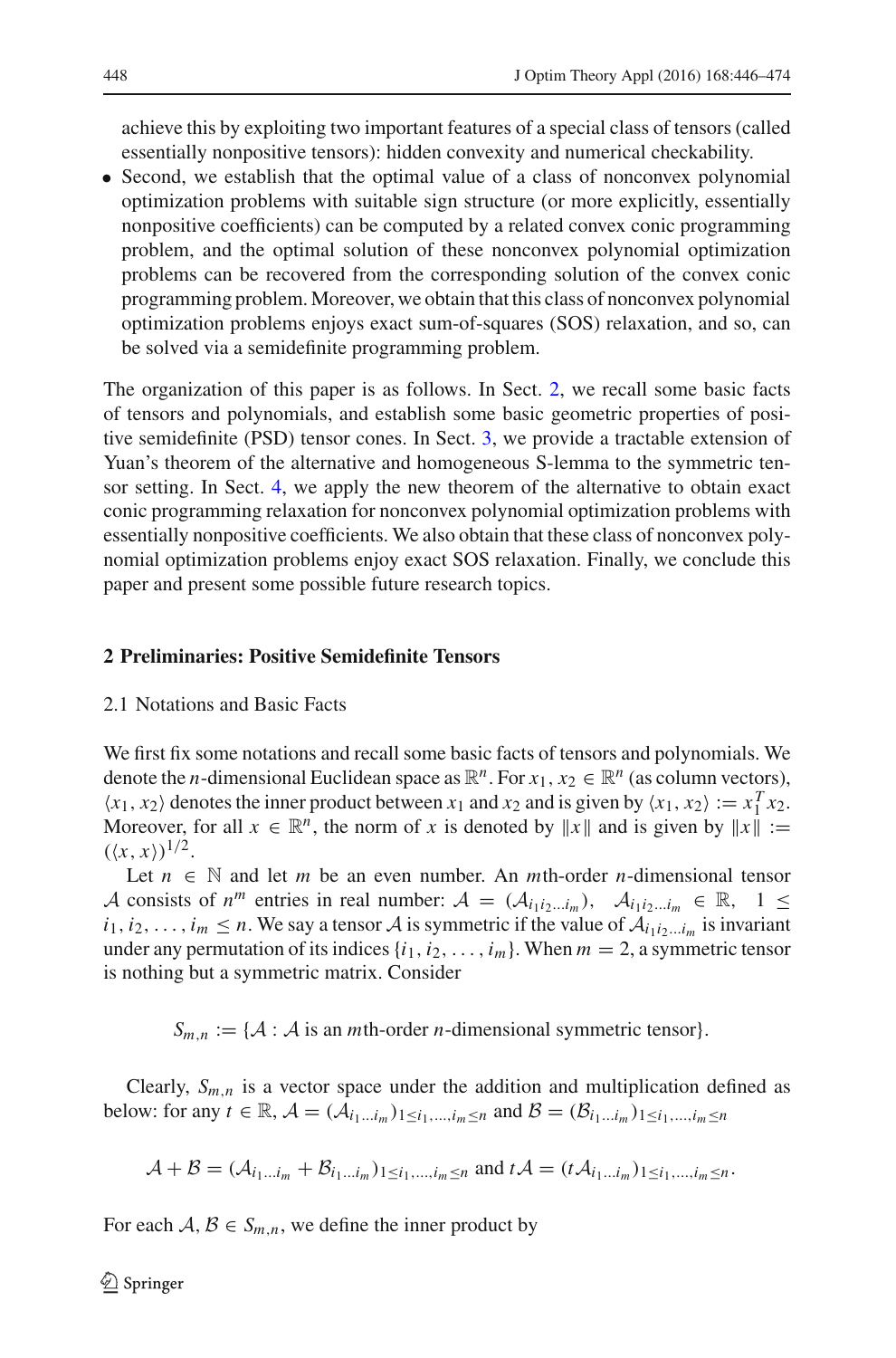$$
\langle A, B \rangle := \sum_{i_1, \dots, i_m = 1}^n A_{i_1 \dots i_m} B_{i_1 \dots i_m}.
$$

The corresponding norm is defined by  $||A|| = (\langle A, A \rangle)^{1/2} = (\sum_{i=1}^n a_{i} - a_{i})^{1/2}$  $i_1, \ldots, i_m = 1$  $(A_{i_1...i_m})^2$ <sup>1/2</sup>. For a vector  $x \in \mathbb{R}^n$ , we use  $x_i$  to denote its *i*th component. Moreover, for a vector  $x \in \mathbb{R}^n$ , we use  $x^{\otimes m}$  to denote the *m*th-order *n*-dimensional symmetric rank-one tensor induced by *x*, i.e.,

$$
(x^{\otimes m})_{i_1i_2...i_m} = x_{i_1}x_{i_2}...x_{i_m}, \forall i_1,...,i_m \in \{1,...,n\}.
$$

We now collect some basic facts on real polynomials. Recall that  $f: \mathbb{R}^n \to \mathbb{R}$  is a (real) polynomial if there exists a number  $d \in \mathbb{N}$  such that

$$
f(x) := \sum_{0 \leq |\alpha| \leq d} f_{\alpha} x^{\alpha},
$$

where  $f_{\alpha} \in \mathbb{R}$ ,  $x = (x_1, ..., x_n)$ ,  $x^{\alpha} := x_1^{\alpha_1} \cdots x_n^{\alpha_n}$ ,  $\alpha_i \in \mathbb{N} \cup \{0\}$ , and  $|\alpha| := \sum_{j=1}^n \alpha_j$ . The corresponding number d is called the degree of f, and is denoted by  $\deg f$ . For a degree *d* real polynomial *f* on  $\mathbb{R}^n$  with the form  $f(x) = \sum_{0 \le |\alpha| \le d} f_\alpha x^\alpha$ , its canonical homogenization  $\tilde{f}$  is a homogeneous polynomial on  $\mathbb{R}^{n+1}$  with degree *d* given by

$$
\tilde{f}(x,t) = \sum_{0 \leq |\alpha| \leq d} f_{\alpha} x^{\alpha} t^{d - |\alpha|}.
$$

A real polynomial *f* is called a SOS polynomial if there exist  $r \in \mathbb{N}$  and real polynomials  $f_j$ ,  $j = 1, ..., r$ , such that  $f = \sum_{j=1}^r f_j^2$ . An important property of the sum of squares of polynomials is that checking if a polynomial is sum of squares or not is equivalent to solving a semi-definite linear programming problem (cf. [\[38](#page-28-1)[–40\]](#page-28-2)).

Finally, we note that an *m*th-order *n*-dimensional symmetric tensor uniquely defines an *m*th degree homogeneous real polynomial  $f_A$  on  $\mathbb{R}^n$ : for all  $x = (x_1, \ldots, x_n)^T \in$ R*n*,

$$
f_{\mathcal{A}}(x) = \langle \mathcal{A}, x^{\otimes m} \rangle := \sum_{i_1, \dots, i_m=1}^n \mathcal{A}_{i_1 i_2 \cdots i_m} x_{i_1} x_{i_2} \dots x_{i_m}.
$$

Conversely, any *m*th degree homogeneous polynomial function  $f$  on  $\mathbb{R}^n$  also uniquely corresponds to a symmetric tensor. Let  $n \in \mathbb{N}$  and  $m$  be an even number. Define  $I(m, n) = {n + m - 1 \choose n - 1}$ *n* − 1 . It is known that the space that consists of all homogeneous polynomials on  $\mathbb{R}^n$  with degree *m* is a finite dimensional space with dimension  $I(m, n)$ . Note that each  $A \in S_{m,n}$  uniquely corresponds to a homogeneous polynomial on  $\mathbb{R}^n$ with degree *m*. It follows that  $\dim S_{m,n} = I(m, n)$ .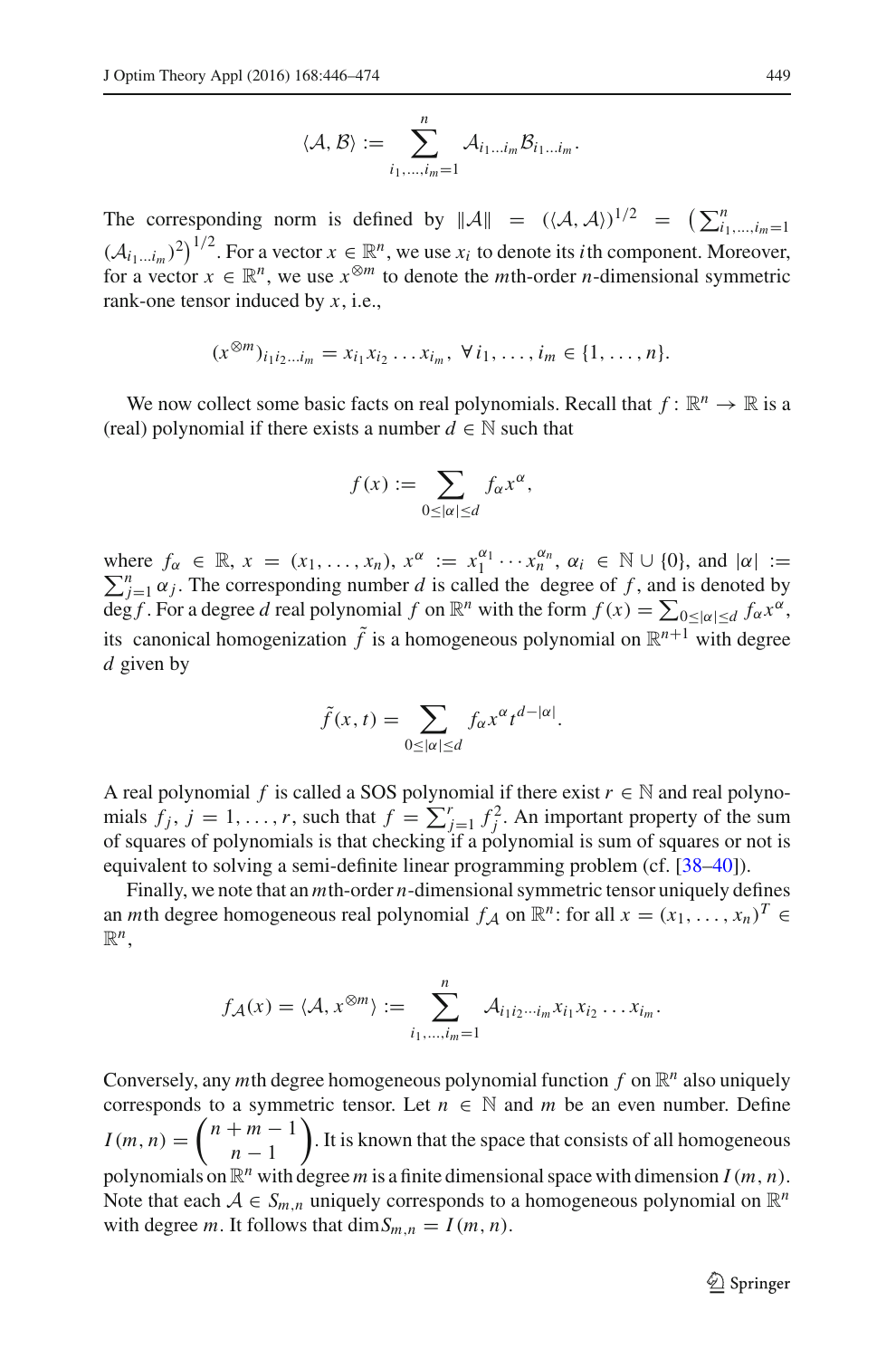## 2.2 Positive Semidefinite Tensors and Their Associated Cones

**Definition 2.1** (*PSD tensor cone and SOS tensor cone*) Let *m* be an even number and  $n \in \mathbb{N}$ . We say an *m*th-order *n*-dimensional symmetric tensor A is

(i) a positive semi-definite (PSD) tensor iff  $f_A(x) := \langle A, x^{\otimes m} \rangle \ge 0$  for all  $x \in \mathbb{R}^n$ ; (ii) a SOS tensor iff  $f_A(x) := \langle A, x^{\otimes m} \rangle$  is a SOS polynomial.

Moreover, we define the PSD tensor cone  $PSD_{m,n}$  (resp. SOS tensor cone  $SOS_{m,n}$ ) to be the set consisting of all PSD (resp. SOS) *m*th-order *n*-dimensional symmetric tensors.

Note that any SOS polynomial must take non-negative values. So,  $SOS_{m,n} \subseteq$  $PSD_{m,n}$  for each  $m \in \mathbb{N}$  and  $n \in \mathbb{N}$ . It is known that  $[41, 42]$  $[41, 42]$  that  $SOS_{m,n} = PSD_{m,n}$ in one of the following three cases:  $n = 1$ ;  $m = 2$ ;  $n = 3$  and  $m = 4$ . Moreover, if  $m = 2$ , then  $PSD_{m,n}$  and  $SOS_{m,n}$  are equal, and both collapse to the positive semidefinite matrix cone. On the other hand, the inclusion  $SOS_{m,n} \subseteq PSD_{m,n}$  is strict in general. Indeed, let  $f_M$  be the homogeneous Motzkin polynomial:

$$
f_M(x) = x_3^6 + x_1^2 x_2^4 + x_1^4 x_2^2 - 3x_1^2 x_2^2 x_3^2.
$$

It is known that (cf.  $[43]$  $[43]$ ),  $f_M$  takes non-negative value (by the Arithmetic–Geometric inequality), and it is not a SOS polynomial. Let  $A_M$  be the symmetric tensor associated to  $f_M$  in the sense that  $f_M(x) = \langle A_M, x^{\otimes 6} \rangle$ . Then, we see that  $A_M \in \text{PSD}_{6,3} \backslash \text{SOS}_{6,3}$ .

Below, we identify a class of tensors with suitable sign structure such that they are SOS whenever they are PSD.

**Definition 2.2** (*Essentially nonpositive/non-negative tensor*) Define the index set *I* by

$$
I := \{(i, i, \dots, i) \in \mathbb{N}^m : 1 \le i \le n\}.
$$

We say an *m*th-order *n*-dimensional tensor *A* is

- (i) essentially non-negative iff  $A_{i_1,\dots,i_m} \geq 0$  for all  $\{i_1,\dots,i_m\} \notin I$ .
- (ii) essentially nonpositive iff  $A_{i_1,\dots,i_m} \leq 0$  for all  $\{i_1,\dots,i_m\} \notin I$ .

Define  $E_{m,n}$  as the set consisting of all essentially nonpositive tensor, i.e.,

 $E_{m,n} := \{ A \in S_{m,n} : A \text{ is essentially nonpositive} \}.$ 

In the special case when the order  $m = 2$ , the definition of essentially nonpositive tensor reduces to the notion of a *Z*-matrix. The class of essentially non-negative tensors was introduced in  $\left[36\right]$  $\left[36\right]$  $\left[36\right]$  (see also  $\left[31\right]$ ), and some interesting log-convexity results were discussed there. One interesting example of essentially nonpositive tensors is the Laplacian tensor of a hypergraph, which was examined in detail recently in [\[23](#page-27-18)[–25](#page-27-10)]. From the definition, any tensor with non-negative entries is essentially non-negative, while the converse may not be true in general.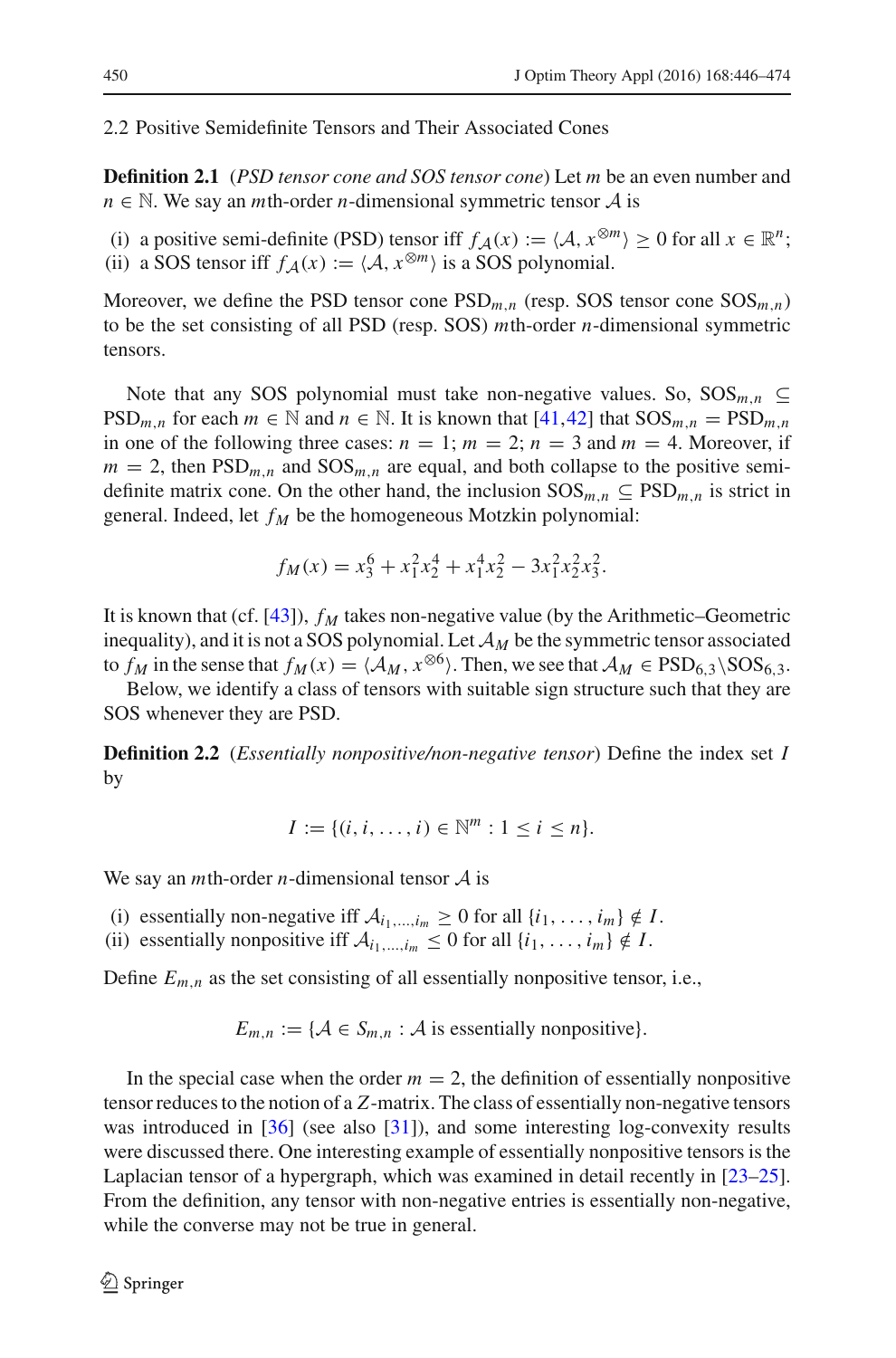For any essentially nonpositive tensor *A*, we establish that it is PSD if and only if it is SOS. To do this, we first recall some definitions and a useful lemma.

Consider a homogeneous polynomial  $f(x) = \sum_{\alpha} f_{\alpha} x^{\alpha}$  with degree *m* (*m* is an even number). Let  $f_{m,i}$  be the coefficient associated with  $x_i^m$  and

$$
(\Omega_f := {\alpha := (\alpha_1, \ldots, \alpha_n) \in (\mathbb{N} \cup \{0\})^n : f_\alpha \neq 0 \text{ and } \alpha \neq me_i, i = 1, \ldots, n\},\tag{1}
$$

where  $e_i$  be the vector whose *i*th component is one, and all the other components are zero. We note that

$$
f(x) = \sum_{i=1}^{n} f_{m,i}x_i^{m} + \sum_{\alpha \in \Omega_f} f_{\alpha}x^{\alpha}.
$$

Recall that 2N denotes the set consisting of all the even numbers. Define

 $\Delta_f := {\alpha = (\alpha_1, \dots, \alpha_n) \in \Omega_f : f_\alpha < 0 \text{ or } \alpha \notin (2\mathbb{N} \cup \{0\})^n}.$  (2)

We associate to  $f$  a new homogeneous polynomial  $\hat{f}$ , given by

$$
\hat{f}(x) = \sum_{i=1}^{n} f_{m,i} x_i^m - \sum_{\alpha \in \Delta_f} |f_{\alpha}| x^{\alpha}.
$$

We now recall the following useful lemma, which provides a test for verifying whether *f* is a sum of squares polynomial or not in terms of the nonnegativity of the new homogeneous function  $\hat{f}$ .

<span id="page-5-1"></span>**Lemma 2.1** ([\[44,](#page-28-6) Corollary 2.8]) *Let f be a homogeneous polynomial of degree m where m is an even number. If* ˆ*f is a polynomial which always takes non-negative values, then f is a SOS polynomial.*

We are now ready to state the fact that, any essentially nonpositive tensor is PSD if and only if it is SOS. This fact was essentially established in [\[31](#page-27-17)]. For the selfcontainment purpose, its proof is provided in the appendix for the reader's convenience.

<span id="page-5-0"></span>**Proposition 2.1** *It holds that*  $PSD_{m,n} \cap E_{m,n} = SOS_{m,n} \cap E_{m,n}$ .

Next, we study the dual cone of  $PSD<sub>m,n</sub>$ . Recall that for a given closed and convex cone *C* in  $S_{m,n}$ , its dual cone (or positive polar)  $C^{\oplus}$  is defined as

$$
C^{\oplus} := \{ \mathcal{X} \in S_{m,n} : \langle \mathcal{X}, \mathcal{C} \rangle \geq 0 \text{ for all } \mathcal{C} \in \mathcal{C} \}.
$$

To establish the dual cone of  $PSD_{m,n}$ , we first define a set which is the convex hull of all rank-one tensors.

**Definition 2.3** Let *m* be an even number and  $n \in \mathbb{N}$ . we define the set  $U_{m,n}$  as the convex hull of all *m*th-order *n*-dimensional symmetric rank-one tensors, i.e.,

$$
U_{m,n} := \text{conv}\{x^{\otimes m} : x \in \mathbb{R}^n\}.
$$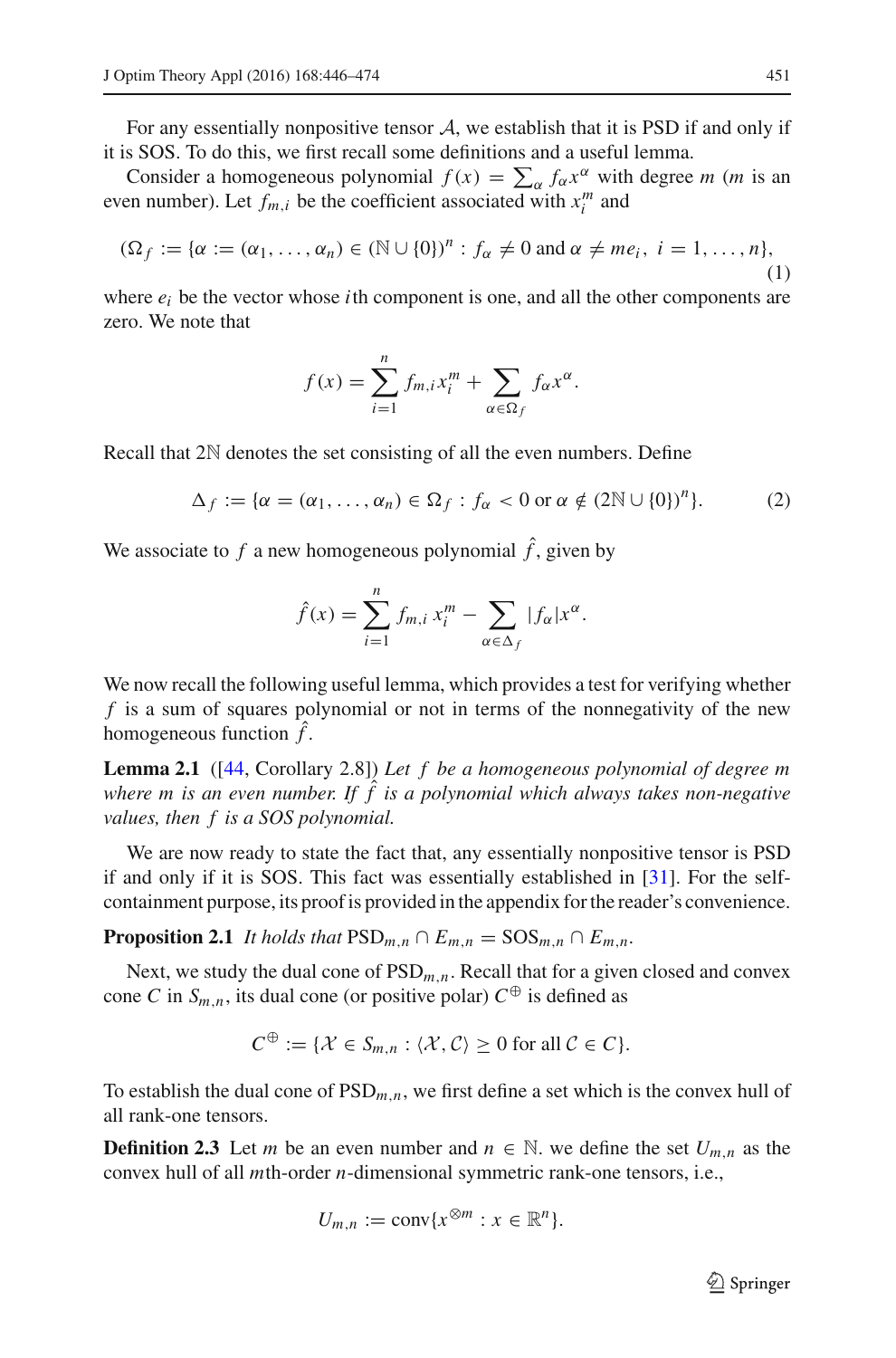Next, we justify that the set  $U_{m,n}$  is indeed a closed convex cone.

**Lemma 2.2** *Let m be an even number and n*  $\in$  *N. Then, U<sub>mn</sub> is a closed and convex cone with dimension at most I*(*m*, *n*)*.*

*Proof* From the definition,  $U_{m,n}$  is a convex cone. Note that  $U_{m,n} \subseteq S_{m,n}$  and  $S_{m,n}$  is of dimension  $I_{m,n}$ . So,  $U_{m,n}$  is a convex cone with dimension at most  $I(m, n)$ . To see the closeness of  $U_{m,n}$ , we let  $\mathcal{A}_k \in U_{m,n}$  with  $\mathcal{A}_k \to \mathcal{A}$ . Then, for each  $k \in \mathbb{N}$ , by the Carathéodory theorem, there exist  $x_k^j \in \mathbb{R}^n$ ,  $j = 1, ..., I(m, n)$ , such that

$$
\mathcal{A}_k = \sum_{j=1}^{I(m,n)} (x_k^j)^{\otimes m}
$$

As  $A_k \to A$ ,  $\{\|\mathcal{A}_k\|\}_{k \in \mathbb{N}}$  is a bounded sequence. Note that

$$
||A_k||^2 \geq \sum_{j=1}^{I(m,n)} \sum_{i_1,\dots,i_m=1}^n [(x_k^j)_{i_1} \dots (x_k^j)_{i_m}]^2 \geq \sum_{j=1}^{I(m,n)} \sum_{i=1}^n [(x_k^j)_{i_1}]^{2m}.
$$

So,  $\{x_k^j\}_{k \in \mathbb{N}}, j = 1, \ldots, I(m, n)$ , are bounded sequences. By passing to subsequences, we can assume that  $x_k^j \to x^j$ ,  $j = 1, ..., I(m, n)$ . Passing to the limit, we have

$$
\mathcal{A} = \sum_{j=1}^{I(m,n)} (x^j)^{\otimes m} \in U_{m,n}.
$$

Thus, the conclusion follows.

We now present the duality result between the PSD cone and the rank-one tensor cone. In the case that  $n = 3$ , Lemma 2.2 and the following result were established in [\[21](#page-27-8)].

**Lemma 2.3** (Duality between PSD cone and rank-one tensor cone) *It holds that*

$$
(U_{m,n})^{\oplus} = \text{PSD}_{m,n} \text{ and } \text{PSD}_{m,n}^{\oplus} = U_{m,n}.
$$

*Proof* Let  $\mathcal{Z} \in \text{PSD}_{m,n}$ . Then, for all  $x \in \mathbb{R}^n$ ,  $\langle \mathcal{Z}, x^{\otimes m} \rangle \geq 0$ . Let  $\mathcal{X} \in U_{m,n}$ . Then, there exist  $p \in \mathbb{N}$  and  $x_j \in \mathbb{R}^n$ ,  $j = 1, ..., p$ , such that  $\mathcal{X} = \sum_{j=1}^p x_j^{\otimes m}$ . It follows that

$$
\langle \mathcal{X}, \mathcal{Z} \rangle = \langle \sum_{j=1}^p x_j^{\otimes m}, \mathcal{Z} \rangle = \sum_{j=1}^p \langle \mathcal{Z}, x_j^{\otimes m} \rangle \ge 0.
$$

Thus,  $PSD_{m,n} \subseteq (U_{m,n})^{\oplus}$ . To see the converse inclusion, let  $\mathcal{X} \in (U_{m,n})^{\oplus}$ . Note that  $x^{\otimes m} \in U_{m,n}$  for all  $x \in \mathbb{R}^n$ . Thus,  $\langle \mathcal{X}, x^{\otimes m} \rangle \geq 0$  for all  $x \in \mathbb{R}^n$ . This implies that  $\mathcal{X} \in \text{PSD}_{m,n}$ , and so,  $(U_{m,n})^{\oplus} \subseteq \text{PSD}_{m,n}$ . Therefore, we see that  $(U_{m,n})^{\oplus} = \text{PSD}_{m,n}$ .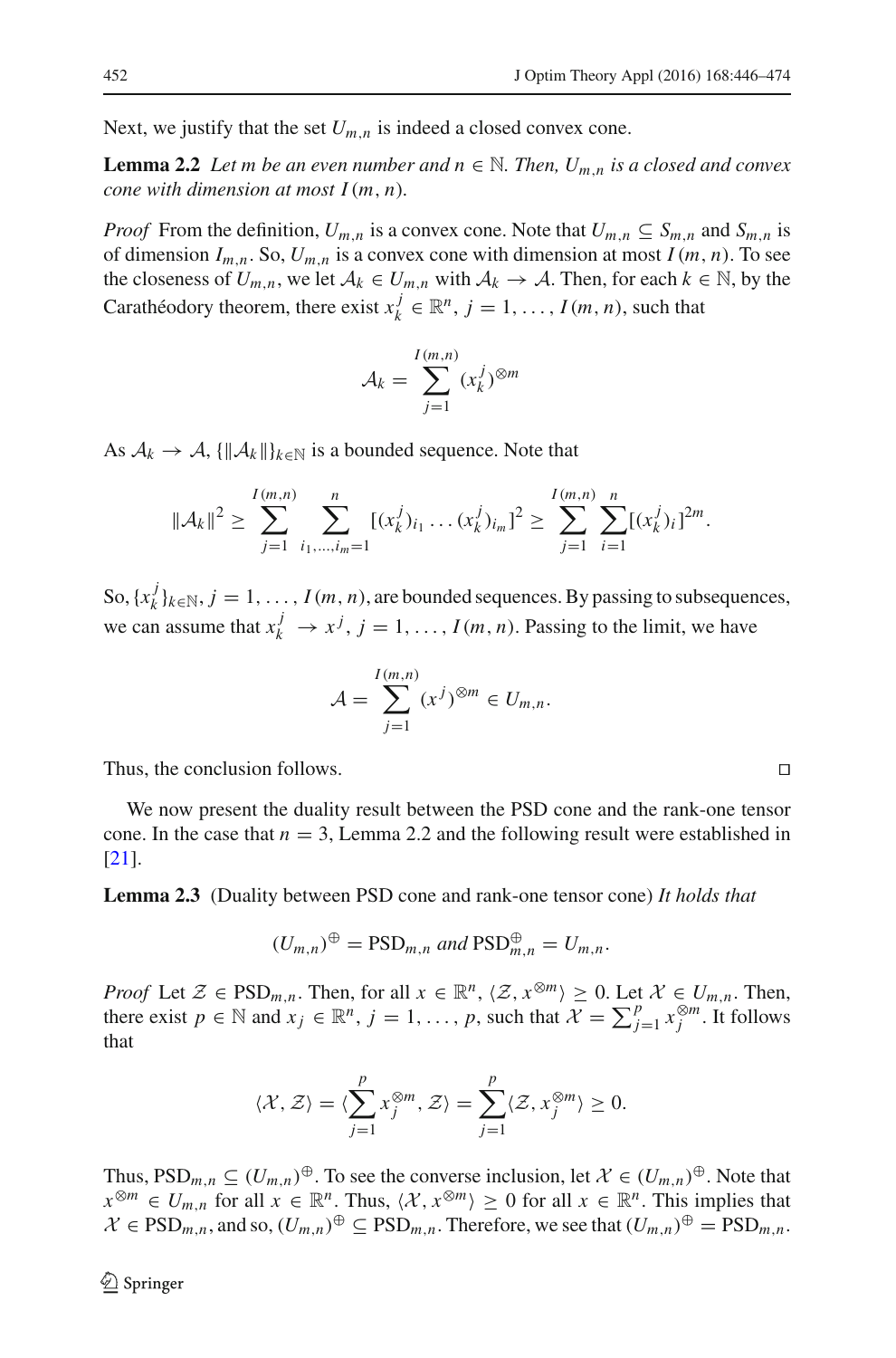To see the second assertion, we take polars on both sides of  $(U_{m,n})^{\oplus} = \text{PSD}_{m,n}$ . It then follows from the double polar theorem in convex analysis (cf [\[44\]](#page-28-6)) that

$$
\text{PSD}_{m,n}^{\oplus} = (U_{m,n})^{\oplus \oplus} = \text{cl conv}(U_{m,n}) = U_{m,n},
$$

where cl conv $U_{m,n}$  denotes the closed and convex hull of the set  $U_{m,n}$ , and the last equality follows from the preceding lemma. Thus, the conclusion follows.  $\Box$ 

#### <span id="page-7-0"></span>**3 Tensor Analogy of Yuan's Alternative Theorem**

In the section, we provide an extension of Yuan's theorem of the alternative and homogeneous S-lemma to the symmetric tensor setting. We start with the following technical proposition on hidden convexity which will be useful for our later analysis.

<span id="page-7-4"></span>**Proposition 3.1** (Hidden Convexity) *Let n, p*  $\in$  *N and let m be an even number.* Let  $\mathcal{F}_l$  be mth-order n-dimensional essentially nonpositive symmetric tensors,  $l =$ 0, 1,..., *p. Define a set M*  $\subseteq \mathbb{R}^{p+1}$  *by M*  $:= \{(\langle \mathcal{F}_0, \mathcal{X} \rangle, \ldots, \langle \mathcal{F}_p, x^{\otimes m} \rangle) : x \in$  $\mathbb{R}^n$  +  $\text{int} \mathbb{R}^{p+1}$ *. Then, we have* 

$$
M = \{ (\langle \mathcal{F}_0, \mathcal{X} \rangle, \dots, \langle \mathcal{F}_p, \mathcal{X} \rangle) : \mathcal{X} \in U_{m,n} \} + \text{int} \mathbb{R}^{p+1}_+, \tag{3}
$$

<span id="page-7-1"></span>*and M is a convex cone. In particular, the following statements are equivalent:*

*(i)*  $(\exists x \in \mathbb{R}^n)$   $(\langle \mathcal{F}_l, x^{\otimes m} \rangle < 0, l = 0, 1, \ldots, p)$ *;* (*ii*)  $(\exists \mathcal{X} \in U_{m,n})$  ( $\langle \mathcal{F}_l, \mathcal{X} \rangle$  < 0, *l* = 0, 1, ..., *p*).

*Proof* To see [\(3\)](#page-7-1), we first note that

$$
M = \{ (\langle \mathcal{F}_0, \mathcal{X} \rangle, \dots, \langle \mathcal{F}_p, x^{\otimes m} \rangle) : x \in \mathbb{R}^n \}
$$
  
+ 
$$
int \mathbb{R}^{p+1}_+ \subseteq \{ (\langle \mathcal{F}_0, \mathcal{X} \rangle, \dots, \langle \mathcal{F}_p, \mathcal{X} \rangle) : \mathcal{X} \in U_{m,n} \} + int \mathbb{R}^{p+1}_+
$$

always holds. To get the reverse inclusion, we let

$$
(u_0,\ldots,u_p)\in\{(\langle\mathcal{F}_0,\mathcal{X}\rangle,\ldots,\langle\mathcal{F}_p,\mathcal{X}\rangle):\mathcal{X}\in U_{m,n}\}+\mathrm{int}\mathbb{R}^{p+1}_+.
$$

<span id="page-7-3"></span>Then, there exist  $\mathcal{X} \in U_{m,n}$  such that

$$
\langle \mathcal{F}_l, \mathcal{X} \rangle < u_l, \ l = 0, 1, \dots, p. \tag{4}
$$

<span id="page-7-2"></span>As  $X \in U_{m,n}$  and  $U_{m,n}$  is a closed and convex cone with dimension at most  $I(m, n)$ , there exists  $u^j \in \mathbb{R}^n$  such that

$$
\mathcal{X} = \sum_{j=1}^{I(m,n)} (u^j)^{\otimes m}.
$$
 (5)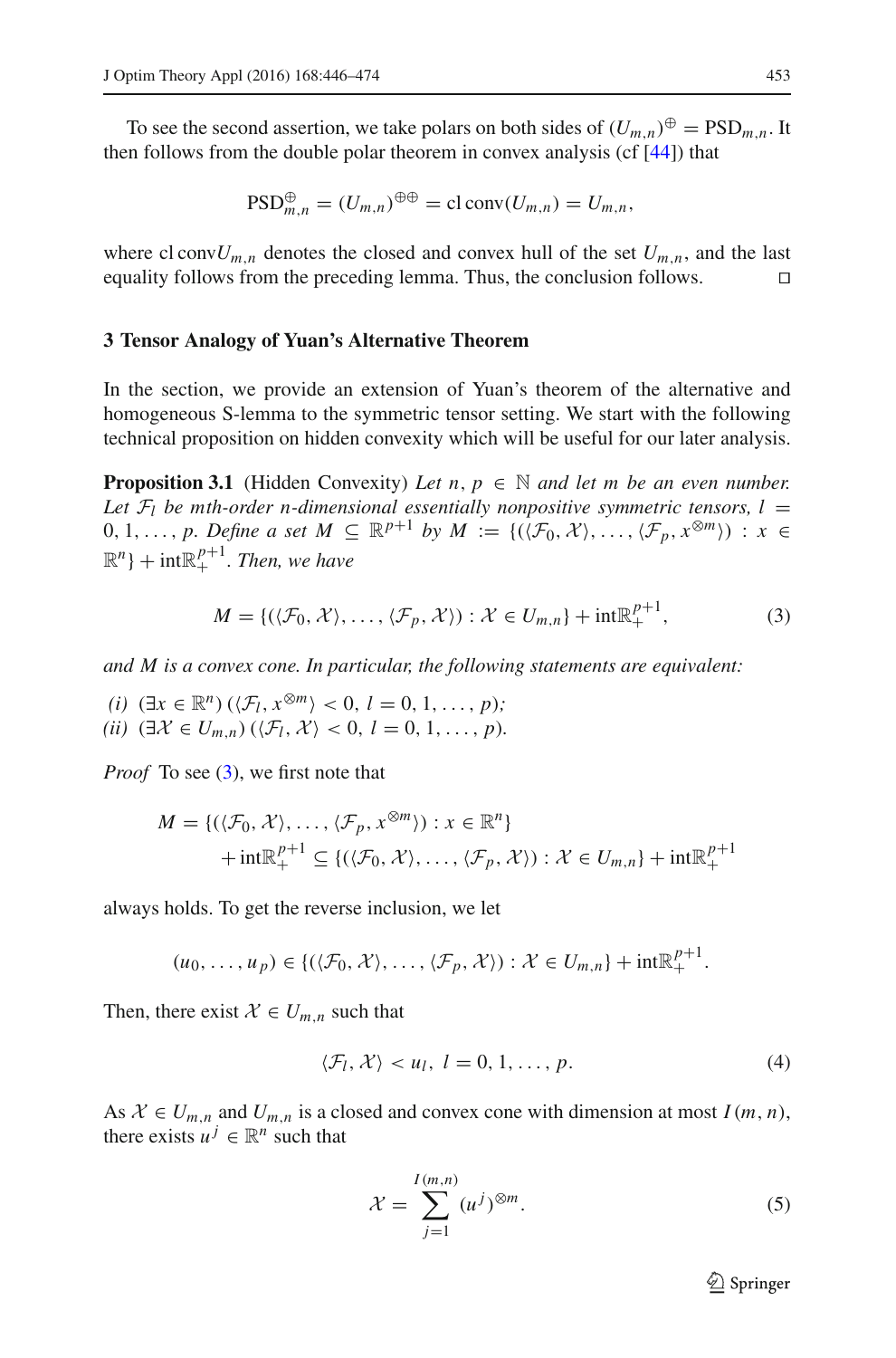Define  $\bar{x} \in \mathbb{R}^n$  by

$$
\bar{x} = (\sqrt[m]{\mathcal{X}_{1,...,1}}, \ldots, \sqrt[m]{\mathcal{X}_{n,...,n}}) = \left( \sqrt[m]{\sum_{j=1}^{I(m,n)} (u^j)_1^m}, \ldots, \sqrt[m]{\sum_{j=1}^{I(m,n)} (u^j)_n^m} \right).
$$

We now show that  $\langle \mathcal{F}_l, \bar{x}^{\otimes m} \rangle \leq \langle \mathcal{F}_l, \mathcal{X} \rangle$  for all  $l = 0, 1, \ldots, p$ . To see this, let

$$
I = \{(i_1, \ldots, i_m) : i_1 = \cdots = i_m\}.
$$

<span id="page-8-0"></span>Then, for each  $l = 0, 1, \ldots, p$ , we have

$$
\langle \mathcal{F}_{l}, \bar{x}^{\otimes m} \rangle = \sum_{i_{1}, \dots, i_{m}=1}^{n} (\mathcal{F}_{l})_{i_{1} \dots i_{m}} \sqrt{\sum_{j=1}^{l(m,n)} (u^{j})_{i_{1}}^{m} \dots \sqrt{\sum_{j=1}^{l(m,n)} (u^{j})_{i_{m}}^{m}}}
$$
\n
$$
= \left[ \sum_{i=1}^{n} (\mathcal{F}_{l})_{i \dots i} \left( \sum_{j=1}^{l(m,n)} (u^{j})_{i_{j}}^{m} \right) \right]
$$
\n
$$
+ \sum_{(i_{1}, \dots, i_{m}) \notin I} (\mathcal{F}_{l})_{i_{1} \dots i_{m}} \sqrt{\sum_{j=1}^{l(m,n)} (u^{j})_{i_{1}}^{m} \dots \sqrt{\sum_{j=1}^{l(m,n)} (u^{j})_{i_{m}}^{m}}}
$$
\n
$$
= \left[ \sum_{i=1}^{n} (\mathcal{F}_{l})_{i \dots i} \mathcal{X}_{i \dots i} \right]
$$
\n
$$
+ \sum_{(i_{1}, \dots, i_{m}) \notin I} (\mathcal{F}_{l})_{i_{1} \dots i_{m}} \sqrt{\sum_{j=1}^{l(m,n)} (u^{j})_{i_{1}}^{m} \dots \sqrt{\sum_{j=1}^{l(m,n)} (u^{j})_{i_{m}}^{m}}.
$$
\n(6)

Recall the following generalized Hölder inequality (cf [\[45](#page-28-7)]): for  $q \in \mathbb{N}$  and  $a_{ki} \geq 0$ ,  $k = 1, \ldots, m$  and  $j = 1, \ldots, q$ 

$$
\prod_{k=1}^m \sum_{j=1}^q a_{kj} \ge \left(\sum_{j=1}^q \sqrt[m]{\prod_{k=1}^m a_{kj}}\right)^m.
$$

Applying this inequality with  $a_{kj} = (u^j)_{i_k}^m \ge 0$  and  $q = I(m, n)$ , we have

$$
\prod_{k=1}^m \sum_{j=1}^{I(m,n)} (u^j)_{i_k}^m \ge \left( \sum_{j=1}^{I(m,n)} \sqrt[m]{\prod_{k=1}^m (u^j)_{i_k}^m} \right)^m = \left( \sum_{j=1}^{I(m,n)} \prod_{k=1}^m |(u^j)_{i_k}| \right)^m.
$$

<sup>2</sup> Springer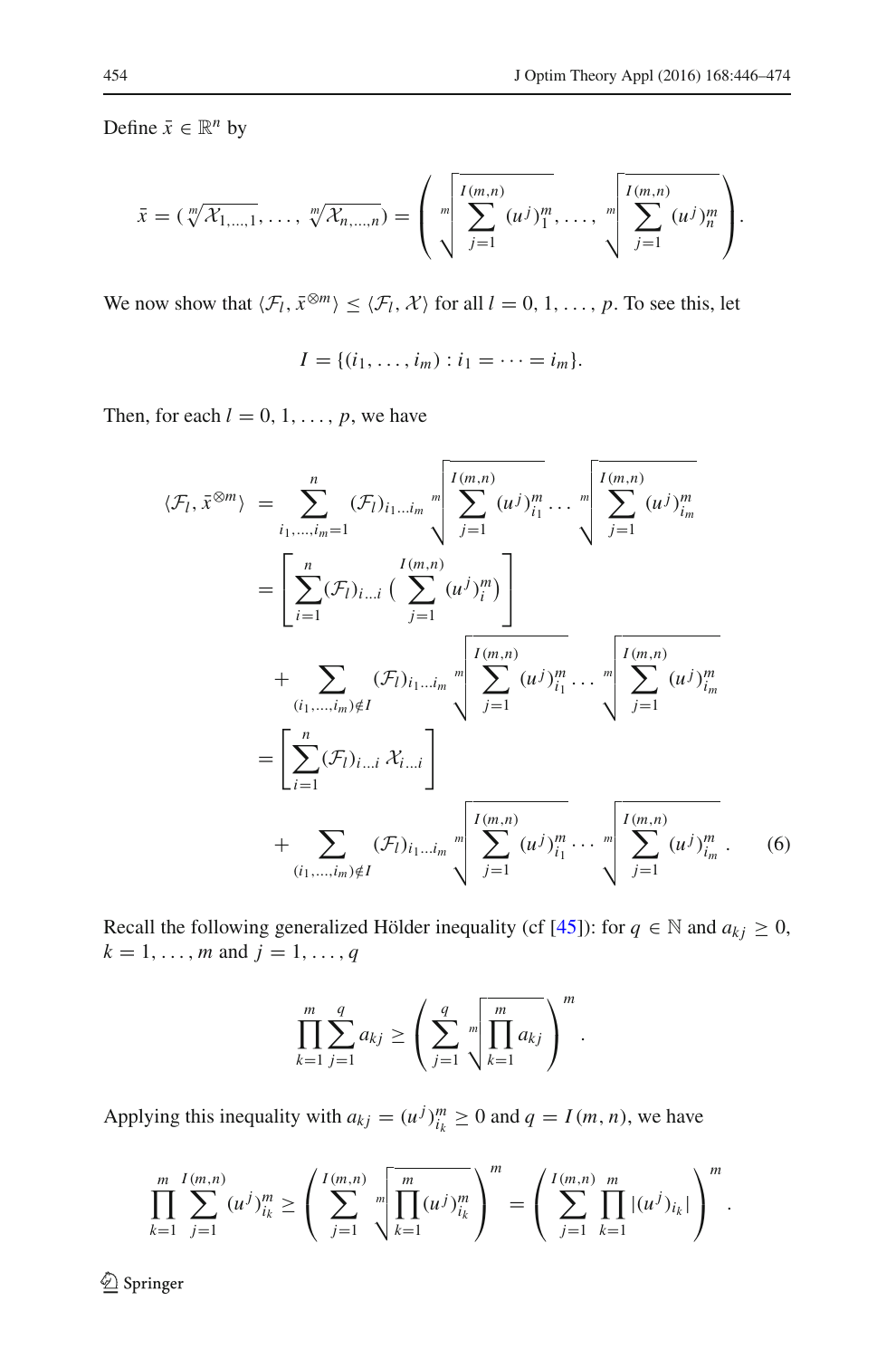and so,

$$
\prod_{k=1}^{m} \sqrt{\sum_{j=1}^{I(m,n)} (u^j)_{i_k}^m} \ge \sum_{j=1}^{I(m,n)} \prod_{k=1}^{m} (u^j)_{i_k}.
$$

As  $\mathcal{F}_l$  are essentially nonpositive, for each  $l = 0, 1, \ldots, p, (\mathcal{F}_l)_{i_1 \ldots i_m} \leq 0$  for all  $(i_1, \ldots, i_m) \notin I$ . This together with [\(6\)](#page-8-0) implies that

$$
\langle \mathcal{F}_l, \bar{x}^{\otimes m} \rangle \leq \sum_{i=1}^n (\mathcal{F}_l)_{i \dots i} \mathcal{X}_{i \dots i} + \sum_{(i_1, \dots, i_m) \notin I} (\mathcal{F}_l)_{i_1 \dots i_m} \sum_{j=1}^{I(m,n)} (u^j)_{i_1} \cdots (u^j)_{i_m}
$$
  

$$
= \sum_{i=1}^n (\mathcal{F}_l)_{i \dots i} \mathcal{X}_{i \dots i} + \sum_{(i_1, \dots, i_m) \notin I} (\mathcal{F}_l)_{i_1 \dots i_m} \mathcal{X}_{i_1 \dots i_m}
$$
  

$$
= \langle \mathcal{F}_l, \mathcal{X} \rangle,
$$

where the first equality follows from [\(5\)](#page-7-2). Thus, from [\(4\)](#page-7-3), we have  $\langle \mathcal{F}_l, \bar{x}^{\otimes m} \rangle < u_l, l =$  $0, 1, \ldots, p$ . So,  $(u_0, \ldots, u_p) \in M = \{(\langle \mathcal{F}_0, \mathcal{X} \rangle, \ldots, \langle \mathcal{F}_p, x^{\otimes m} \rangle) : x \in \mathbb{R}^n\}$ int $\mathbb{R}^{p+1}_+$ , and hence [\(3\)](#page-7-1) holds. From (3), we see that *M* is clearly a convex cone. Finally, the equivalence between the statements (i) and (ii) follows immediately by  $\Box$   $\Box$ 

<span id="page-9-1"></span>*Remark 3.1* (A useful inequality) The proof of the preceding proposition gives us the following useful inequality: Let  $\mathcal{X} \in U_{m,n}$  and  $\mathcal{F} \in E_{m,n}$ . Define  $\bar{x} =$  $(\sqrt[m]{X_1}, \ldots, \sqrt[m]{X_n}, \ldots, n)$ . Then, we have

$$
\langle \mathcal{F}, \bar{x}^{\otimes m} \rangle \leq \langle \mathcal{F}, \mathcal{X} \rangle.
$$

Let  $P = (P_{ij})$  be an  $n \times n$  real matrix. Define  $B = P^m A$  as an *m*th-order *n*dimensional tensor where its entries are given by

$$
\mathcal{B}_{i_1\cdots i_m}=\sum_{j_1\cdots j_m=1}^n P_{i_1j_1}\cdots P_{i_mj_m}\mathcal{A}_{j_1\cdots j_m}.
$$

<span id="page-9-0"></span>**Lemma 3.1** *For a symmetric mth-order n-dimensional tensor A and an* (*n*×*n*) *matrix P*, we have  $\langle A, (P^T x)^{\otimes m} \rangle = \langle P^m A, x^{\otimes m} \rangle$  for all  $x \in \mathbb{R}^n$ .

*Proof* From the definition, we have

$$
\langle A, (P^T x)^{\otimes m} \rangle = \sum_{i_1 \cdots i_m = 1}^n A_{i_1 \cdots i_m} (P^T x)_{i_1} \cdots (P^T x)_{i_m}
$$
  
= 
$$
\sum_{i_1 \cdots i_m = 1}^n A_{i_1 \cdots i_m} (\sum_{j_1=1}^n P_{j_1 i_1} x_{j_1}) \cdots (\sum_{j_m=1}^n P_{j_m i_m} x_{j_m})
$$

 $\mathcal{D}$  Springer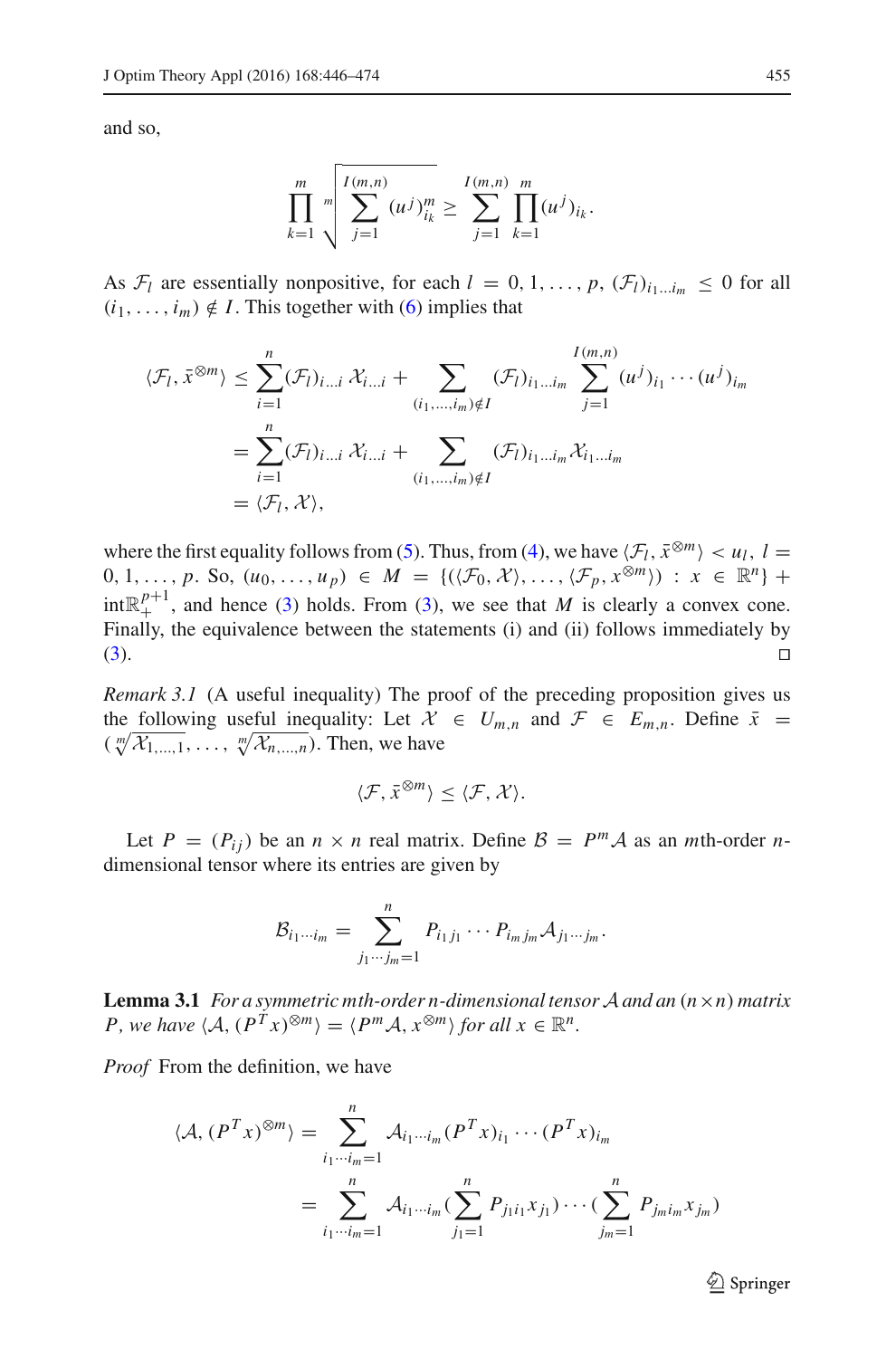$$
= \sum_{i_1\cdots i_m=1}^n A_{i_1\cdots i_m} \sum_{j_1\cdots j_m=1}^n \left( P_{j_1i_1}x_{j_1}\cdots P_{j_m i_m}x_{j_m} \right)
$$
  

$$
= \sum_{i_1\cdots i_m=1}^n \sum_{j_1\cdots j_m=1}^n A_{i_1\cdots i_m} \left( P_{j_1i_1}x_{j_1}\cdots P_{j_m i_m}x_{j_m} \right)
$$
  

$$
= \sum_{j_1\cdots j_m=1}^n \sum_{i_1\cdots i_m=1}^n P_{j_1i_1}\cdots P_{j_m i_m}A_{i_1\cdots i_m}x_{j_1}\cdots x_{j_m}.
$$

Note that

$$
(P^m\mathcal{A})_{j_1\cdots j_m}=\sum_{i_1\cdots i_m=1}^n P_{j_1i_1}\cdots P_{j_mi_m}\mathcal{A}_{i_1\cdots i_m}.
$$

It follows that

$$
\langle A, (P^T x)^{\otimes m} \rangle = \sum_{j_1 \cdots j_m=1}^n \sum_{i_1 \cdots i_m=1}^n P_{j_1 i_1} \cdots P_{j_m i_m} A_{i_1 \cdots i_m} x_{j_1} \cdots x_{j_m}
$$

$$
= \sum_{j_1 \cdots j_m=1}^n (P^m A)_{j_1 \cdots j_m} x_{j_1} \cdots x_{j_m}
$$

$$
= \langle P^m A, x^{\otimes m} \rangle.
$$

Thus, the conclusion follows.

<span id="page-10-0"></span>We are now ready to state the extension of Yuan's theorem of the alternative in symmetric tensor setting.

**Theorem 3.1** (Tensor Analogy of Yuan's Alternative Theorem) *Let n*,  $p \in \mathbb{N}$  *and let m be an even number. Let*  $\mathcal{F}_l$ ,  $l = 0, 1, \ldots, p$ , *be mth-order n-dimensional symmetric tensors. Suppose that there exists a nonsingular*  $(n \times n)$  *matrix P such that*  $P^m \mathcal{F}_l$ *,*  $l = 0, 1, \ldots, p$ , are all essentially nonpositive tensors. Then, one and exactly one of *the following statements holds:*

$$
(i) \ (\exists x \in \mathbb{R}^n) \ ((\mathcal{F}_l, x^{\otimes m}) < 0, \ l = 0, 1, \dots, p);
$$
\n
$$
(ii) \ (\exists \lambda_l \geq 0, \ l = 0, 1, \dots, p, \sum_{l=0}^p \lambda_l = 1) \ (\sum_{l=0}^p \lambda_l \mathcal{F}_l \in \text{SOS}_{m,n}),
$$

*where*  $SOS_{m,n}$  *is the mth-order n-dimensional SOS tensor cone, and*  $x^{\otimes m}$  *is the mthorder n-dimensional rank-one tensor induced by x.*

*Proof*  $[(ii) \Rightarrow Not(i)]$  Suppose that statement (ii) holds. Then, there exist  $\lambda_l \geq 0$ ,  $l = 0, 1, \ldots, p$ , with  $\sum_{l=0}^{p} \lambda_l = 1$  such that

$$
\sum_{l=0}^p \lambda_l \mathcal{F}_l \in \text{SOS}_{m,n}.
$$

<sup>2</sup> Springer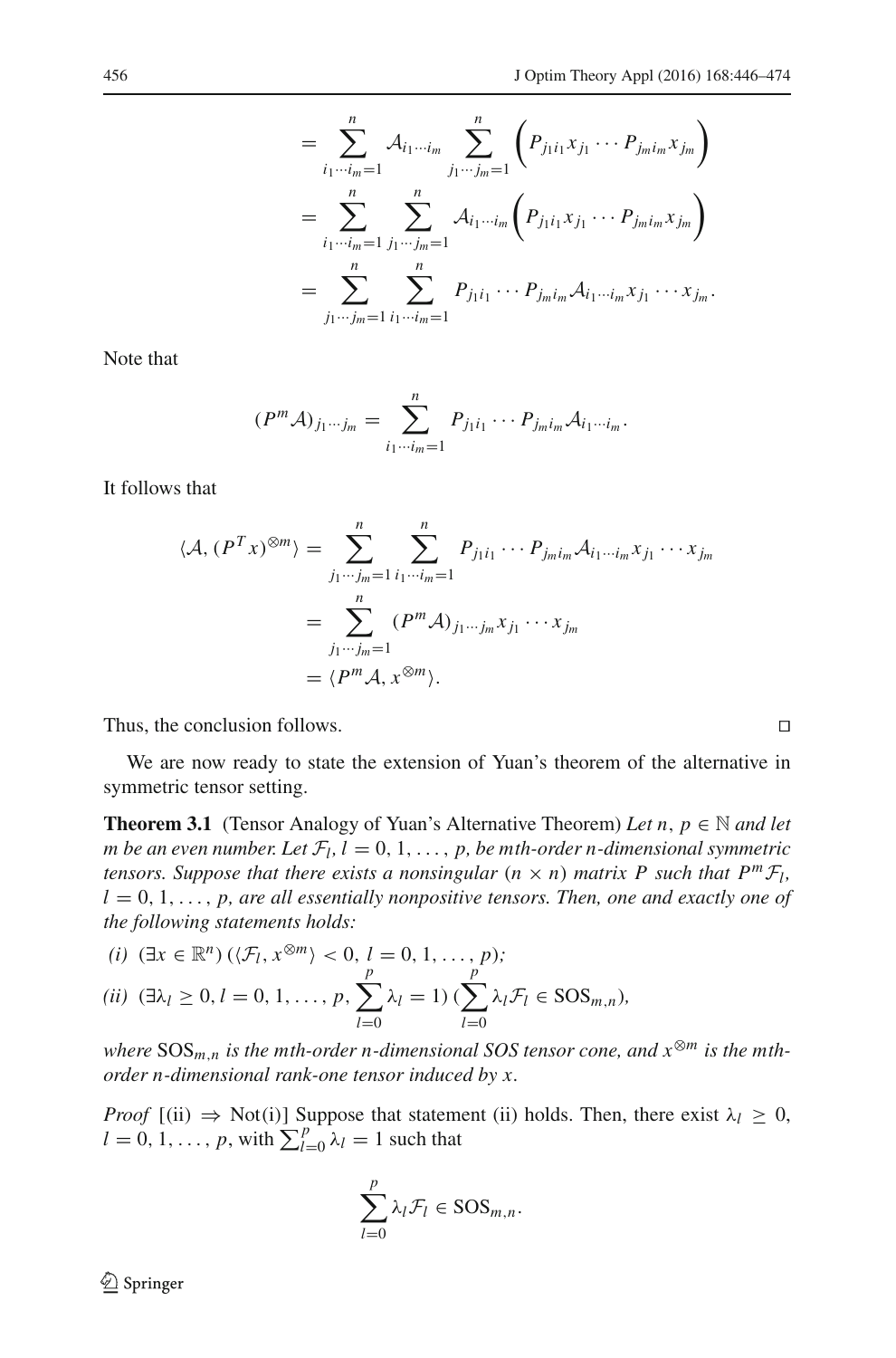We now establish that (i) must fail by using the method of contradiction. Suppose that (i) holds. Then, there exists  $u \in \mathbb{R}^n$  such that  $\langle \mathcal{F}_l, u^{\otimes m} \rangle < 0, l = 0, 1, \ldots, p$ . It follows that

$$
0 \leq \langle \sum_{l=0}^p \lambda_l \mathcal{F}_l, u^{\otimes m} \rangle \leq \max_{0 \leq l \leq p} \langle \mathcal{F}_l, u^{\otimes m} \rangle < 0.
$$

This is impossible, and so (i) must fail.

 $[Not(i) \Rightarrow (ii)]$  Suppose that (i) fails. Then, the following system has no solution:

$$
(\exists x \in \mathbb{R}^n) (\langle \mathcal{F}_l, x^{\otimes m} \rangle < 0, l = 0, 1, \ldots, p).
$$

Letting  $x = P^T y$ , this implies that the following system has no solution:

$$
(\exists y \in \mathbb{R}^n) \left( \langle \mathcal{F}_l, (P^T y)^{\otimes m} \rangle < 0, \, l = 0, 1, \ldots, p \right).
$$

Note from the preceding lemma that  $\langle \mathcal{F}_l, (P^T v)^{\otimes m} \rangle = \langle P^m \mathcal{F}_l, v^{\otimes m} \rangle$ . This together with the equivalence between statements (i) and (ii) in Proposition  $3.1$  implies that the following system also has no solution:

$$
(\exists \mathcal{X} \in U_{m,n}) (\langle P^m \mathcal{F}_l, \mathcal{X} \rangle < 0, \ l = 0, 1, \ldots, p).
$$

This implies that  $(0, \ldots, 0) \notin \{(\langle P^m \mathcal{F}_0, \mathcal{X} \rangle, \ldots, \langle P^m \mathcal{F}_p, \mathcal{X} \rangle) : \mathcal{X} \in U_{m,n}\}$ int $\mathbb{R}^{p+1}_+$ . As  $U_{m,n}$  is a convex cone,  $\{(\langle P^m \mathcal{F}_0, \mathcal{X} \rangle, \dots, \langle P^m \mathcal{F}_p, \mathcal{X} \rangle) : \mathcal{X} \in U_{m,n}\}$ is also a convex cone, and so,

$$
C := \{ (\langle P^m \mathcal{F}_0, \mathcal{X} \rangle, \dots, \langle P^m \mathcal{F}_p, \mathcal{X} \rangle) : \mathcal{X} \in U_{m,n} \} + \text{int} \mathbb{R}^{p+1}_+
$$

is a convex cone. Then, the standard separation theorem (cf  $[44,$  Theorem 1.1.3]) implies that there exists  $(\mu_0, \dots, \mu_p) \in \mathbb{R}^{p+1} \setminus \{0\}$  such that

$$
0 \leq \sum_{l=0}^{p} \mu_l a_l \text{ for all } (a_0, a_1, \dots, a_p) \in C.
$$

 $\text{As } C + \text{int} \mathbb{R}^{p+1} \subseteq C, \text{ it follows that } \mu_l \ge 0, l = 0, 1, \ldots, p. \text{ So, } (\mu_0, \ldots, \mu_p) \in \mathbb{R}^{p+1}$  $\mathbb{R}^{p+1}_+ \setminus \{0\}$  and hence  $\sum_{l=0}^p \mu_l > 0$ . Let  $\lambda_l = \frac{\mu_l}{\sum_{l=0}^p \mu_l}$  $\frac{\mu_l}{p} \geq 0$ . Then,  $\sum_{l=0}^{p} \lambda_l = 1$  and

$$
\sum_{l=0}^{p} \lambda_l a_l \ge 0 \text{ for all } (a_0, a_1, \dots, a_p) \in C
$$

In particular, this shows that, for each  $\epsilon > 0$ ,

$$
\sum_{l=0}^p \lambda_l(\langle P^m \mathcal{F}_l, \mathcal{X} \rangle) + \epsilon = \sum_{l=0}^p \lambda_l(\langle P^m \mathcal{F}_l, \mathcal{X} \rangle + \epsilon) \ge 0 \text{ for all } \mathcal{X} \in U_{m,n}.
$$

 $\mathcal{D}$  Springer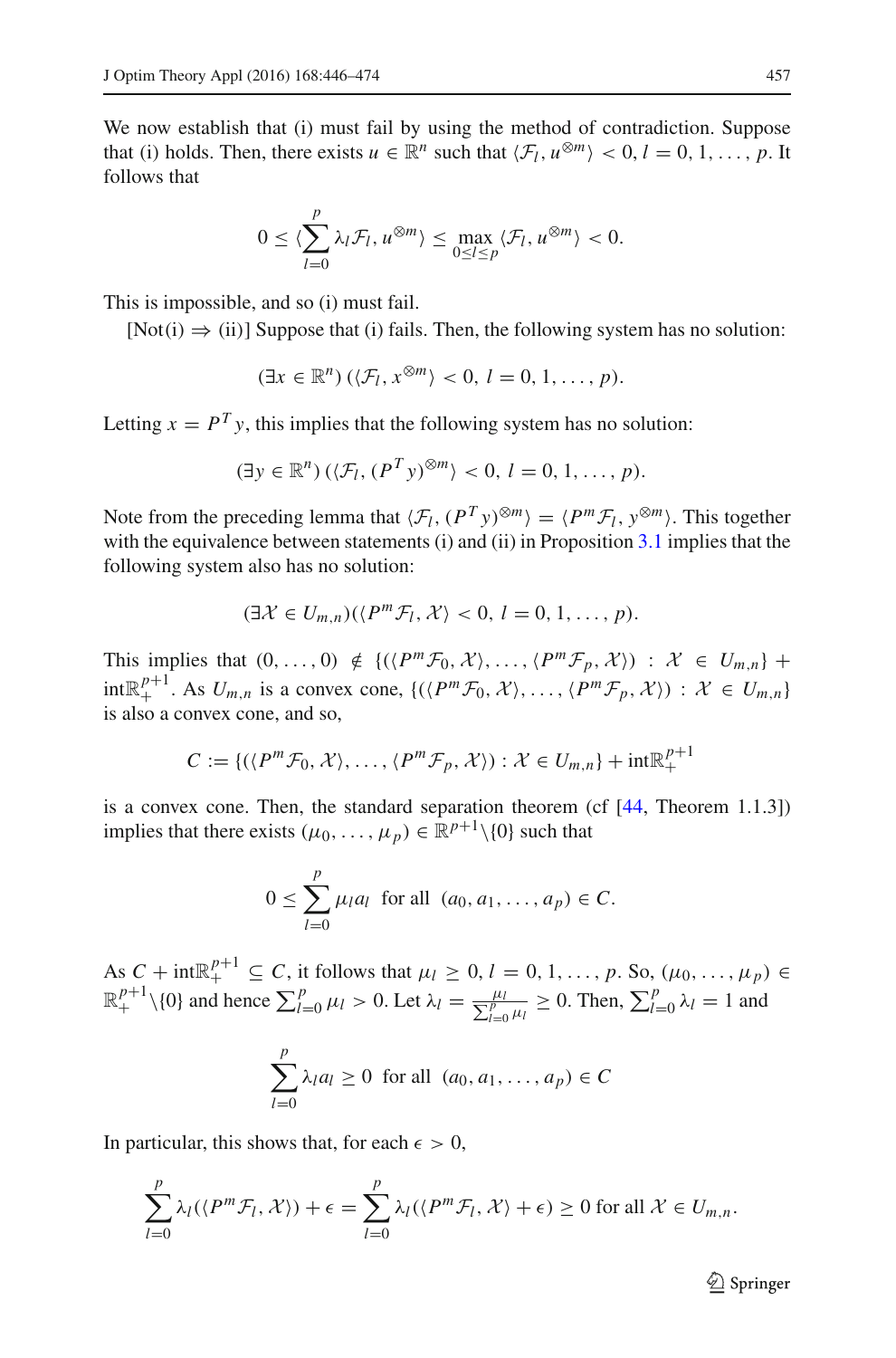Let  $\epsilon \to 0$ . This implies that

$$
\sum_{l=0}^p \lambda_l \langle P^m \mathcal{F}_l, \mathcal{X} \rangle \ge 0 \text{ for all } \mathcal{X} \in U_{m,n}.
$$

In other words,

$$
\sum_{l=0}^p \lambda_l P^m \mathcal{F}_l \in (U_{m,n})^{\oplus} = \text{PSD}_{m,n}.
$$

To finish the proof, we only need to show that  $\sum_{i=0}^{p} \lambda_i \mathcal{F}_l \in SOS_{m,n}$ . To see this, note from our assumption that  $\sum_{l=0}^{p} \lambda_l P^m \mathcal{F}_l \in E_{m,n}^{1-\infty}$ . It follows that  $\sum_{l=0}^{p} \lambda_l P^m \mathcal{F}_l \in E_{m,n}$  $PSD_{m,n} \cap E_{m,n}$ . Then, Proposition [2.1](#page-5-0) gives us that  $\sum_{n=1}^{p}$ *l*=0  $\lambda_l P^m \mathcal{F}_l \in \text{SOS}_{m,n}$ . So,

 $\sigma(x) := \langle \sum_{x}$  $\sum_{n=0}^{p} \lambda_l P^m \mathcal{F}_l$ ,  $x^{\otimes m}$  is a SOS polynomial on  $\mathbb{R}^n$  with degree *m*. This together with Lemma [3.1](#page-9-0) implies that for all  $z \in \mathbb{R}^n$ 

$$
\sum_{l=0}^p \langle \lambda_l \mathcal{F}_l, (P^T z)^{\otimes m} \rangle = \sum_{l=0}^p \lambda_l \langle P^m \mathcal{F}_l, z^{\otimes m} \rangle = \langle \sum_{l=0}^p \lambda_l P^m \mathcal{F}_l, z^{\otimes m} \rangle = \sigma(z).
$$

So, for all  $x \in \mathbb{R}^n$ 

$$
\sum_{l=0}^p \langle \lambda_l \mathcal{F}_l, x^{\otimes m} \rangle = \sigma((P^T)^{-1}x)
$$

is also a SOS polynomial on  $\mathbb{R}^n$  with degree *m*. Thus,  $\sum_{l=0}^p \lambda_l \mathcal{F}_l \in SOS_{m,n}$ , and hence the conclusion follows.

<span id="page-12-0"></span>In the matrix case, Theorem [3.1](#page-10-0) reduces to the following theorem of the alternative presented in [\[10\]](#page-27-1) (see also [\[11](#page-27-2)]).

**Corollary 3.1** (Matrix Cases) *Let*  $A_0, A_1, \ldots, A_p, p \in \mathbb{N}$  *be symmetric*  $(n \times n)$ *matrices. Suppose that there exists a nonsingular* (*n* × *n*) *matrix Q such that*  $Q^T A_0 Q$ ,  $Q^T A_1 Q$ ,...,  $Q^T A_p Q$  are all matrices with nonpositive off-diagonal ele*ments. Then, exactly one of the following statements holds:*

*(i) there exists*  $x \in \mathbb{R}^n$  *such that*  $x^T A_l x < 0, l = 0, 1, ..., p$ ;

(*ii*) 
$$
(\exists \lambda_l \geq 0, l = 0, 1, ..., p, \sum_{l=0}^{p} \lambda_l = 1)
$$
  $(\sum_{l=0}^{p} \lambda_l A_l \text{ is positive semidefinite}).$ 

*Proof* In the special case when  $m = 2$  (and so,  $\mathcal{F}_l = F_l$  are  $(n \times n)$  symmetric), we have  $\langle \mathcal{F}_l, \hat{x}^{\otimes m} \rangle = x^T F_l x$ , and  $SOS_{m,n}$  collapses to the PSD matrix cone. So, the conclusion follows from the preceding theorem by letting the order  $m = 2$ . conclusion follows from the preceding theorem by letting the order  $m = 2$ .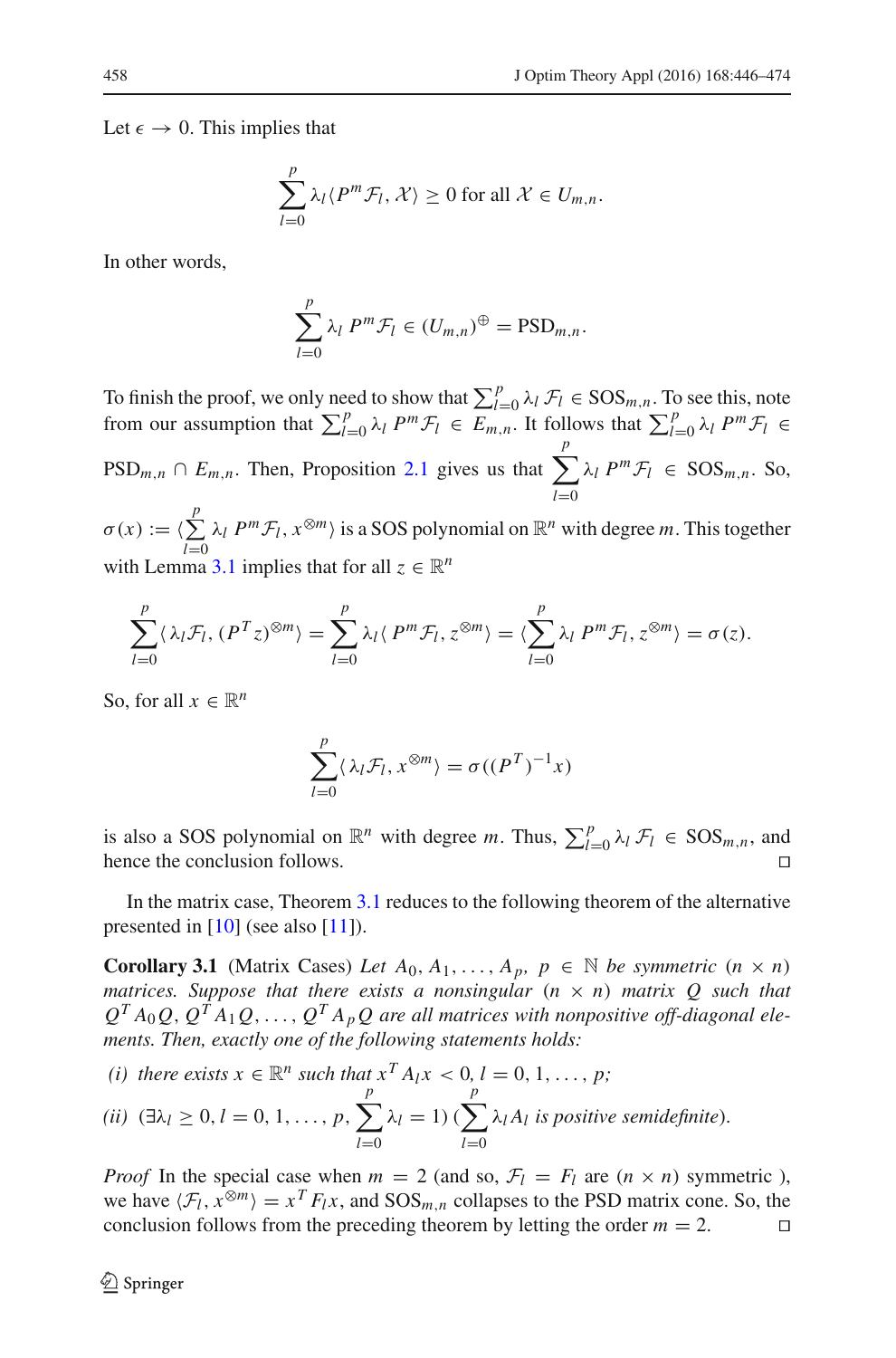We note that, in Corollary [3.1,](#page-12-0) the assumption that "there exists a nonsingular  $(n \times n)$ " matrix *Q* such that  $Q^T A_0 Q$ ,  $Q^T A_1 Q$ , ...,  $Q^T A_p Q$  are all matrices with nonpositive off-diagonal elements" is superfluous when only two quadratic functions are involved (i.e.,  $p = 1$ ). This was explained in [\[10,](#page-27-1) Remark 2.3]. In this case, Corollary [3.1](#page-12-0) reduces to Yuan's theorem of the alternative. Therefore, Theorem [3.1](#page-10-0) can be regarded as an extension of Yuan's theorem of the alternative to the symmetric tensor setting.

However, unlike the matrix cases, if the condition "there exists a nonsingular  $(n \times n)$ " matrix *P* such that  $P^m \mathcal{F}_l$ ,  $l = 0, 1, \ldots, p$ , are all essentially nonpositive tensors" is dropped, then the above tensor analogy of Yuan's theorem of the alternative can fail even in the case  $p = 1$ . We illustrate this fact by the following example:

*Example 3.1* Let  $f_M$  be the homogeneous Motzkin polynomial, i.e.,

$$
f_M(x_1, x_2, x_3) = x_3^6 + x_1^2 x_2^4 + x_1^4 x_2^2 - 3x_1^2 x_2^2 x_3^2, \ x = (x_1, x_2, x_3) \in \mathbb{R}^3.
$$

Let  $f_0$ ,  $f_1$  be polynomials with degree 6 on  $\mathbb{R}^4$  defined by

$$
f_0(x_1, x_2, x_3, x_4) = f_M(x_1, x_2, x_3)
$$
 and  $f_1(x_1, x_2, x_3, x_4) = x_1^6 + x_2^6 + x_3^6 - x_4^6$ .

Let  $\mathcal{F}_i$  be the symmetric tensors associated to  $f_i$ ,  $i = 1, 2$ , in the sense that  $f_i(x) =$  $\langle \mathcal{F}_i, x^{\otimes 6} \rangle$ , for all  $x \in \mathbb{R}^4$ . As the homogeneous Motzkin polynomial always takes non-negative value, one cannot find  $x \in \mathbb{R}^4$  such that  $\langle \mathcal{F}_i, x^{\otimes m} \rangle < 0$ ,  $i = 0, 1$ . This implies that statement  $(1)$  in Theorem [3.1](#page-10-0) fails. We now see that statement  $(2)$ in Theorem [3.1](#page-10-0) also fails. Suppose on the contrary that there exist  $\lambda_0, \lambda_1 \geq 0$  with  $\lambda_0 + \lambda_1 = 1$  such that  $\lambda_0 \mathcal{F}_0 + \lambda_1 \mathcal{F}_1 \in SOS_{6,4}$ . Note that  $f_0$  does not depend on  $x_4$  and  $f_1(x_1, x_2, x_3, x_4) \rightarrow -\infty$  as  $x_4 \rightarrow \infty$  for fixed  $x_1, x_2, x_3$ . It follows that  $\lambda_1 = 0$  (and so,  $\lambda_0 = 1$ ). Hence,  $\mathcal{F}_0 \in SOS_{6,4}$ . This contradicts the fact that the homogeneous Motzkin polynomial is not a SOS polynomial. Therefore, for this example, statements (i) and (ii) in Theorem [3.1](#page-10-0) both fail.

<span id="page-13-0"></span>As a consequence, we now provide an extension of the homogeneous S-lemma as follows:

**Corollary 3.2** (Tensor Analogy of Homogeneous S-lemma) Let  $n, p \in \mathbb{N}$  and let *m be an even number. Let*  $\mathcal{F}_l$ ,  $l = 0, 1, \ldots, p$ , be mth-order n-dimensional sym*metric tensors. Suppose that there exists a nonsingular matrix P such that*  $P^m \mathcal{F}_1$ *,*  $l = 0, 1, \ldots, p$ , are all essentially nonpositive tensors. Suppose that there exists  $x_0 \in \mathbb{R}^n$  *such that*  $\langle \mathcal{F}_l, x_0^{\otimes m} \rangle < 0$ ,  $l = 1, \ldots, p$ . Then, the following statements are *equivalent:*

$$
(i) \langle \mathcal{F}_l, x^{\otimes m} \rangle \leq 0, l = 1, \ldots, p \implies \langle \mathcal{F}_0, x^{\otimes m} \rangle \geq 0;
$$

$$
(ii) \ (\exists \lambda_l \geq 0, l = 1, \ldots, p) \ (\mathcal{F}_0 + \sum_{l=1} \lambda_l \mathcal{F}_l \in \text{SOS}_{m,n}).
$$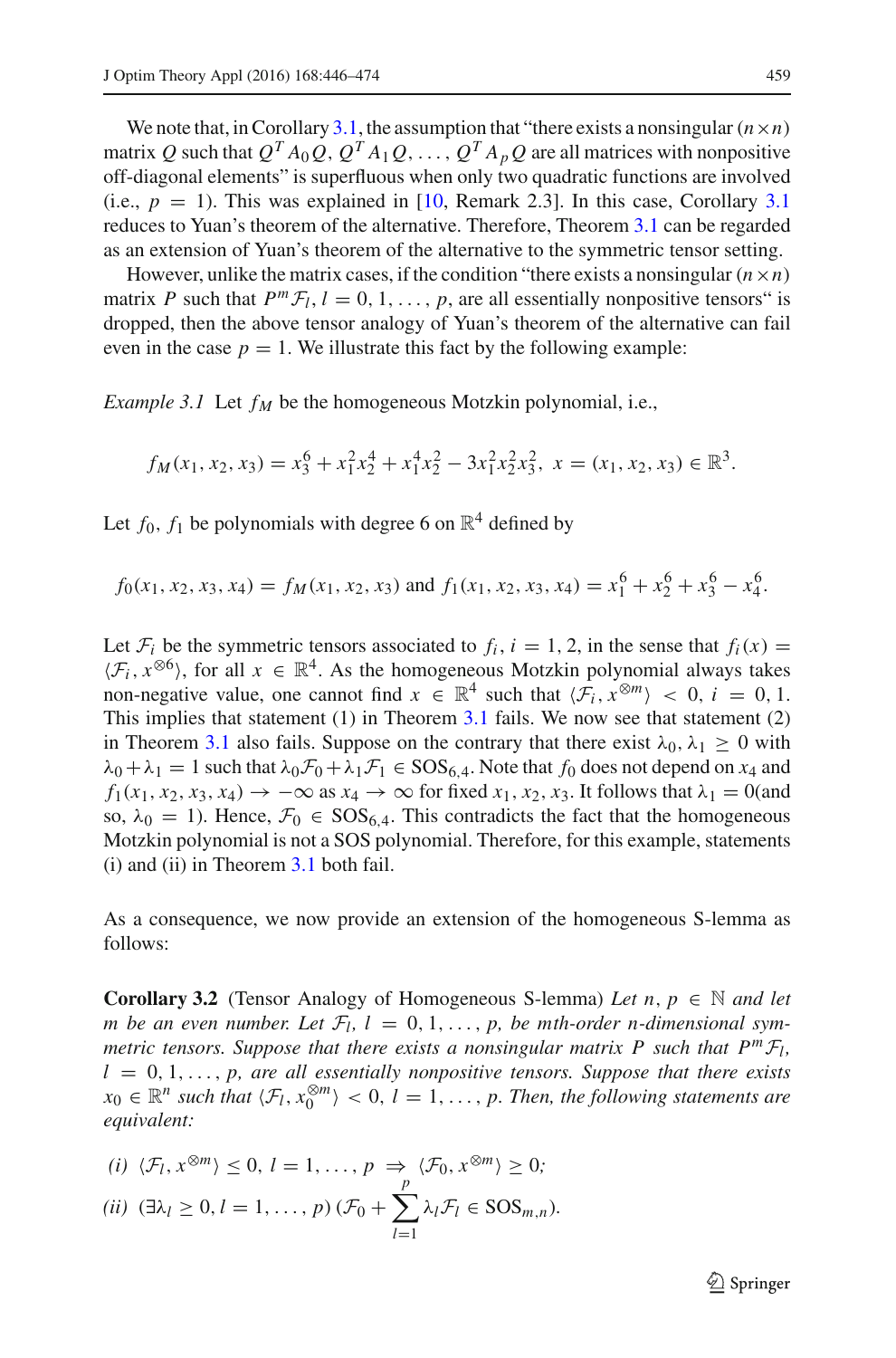*Proof*  $[(ii) \Rightarrow (i)]$  Suppose that statement (ii) holds. Then, there exist  $\lambda_l \geq 0$ ,  $l =$ 1,..., *p* such that

$$
\mathcal{F}_0 + \sum_{l=1}^p \lambda_l \mathcal{F}_l \in \text{SOS}_{m,n} \subseteq \text{PSD}_{m,n}.
$$

Let  $x \in \mathbb{R}^n$  such that  $\langle \mathcal{F}_l, x^{\otimes m} \rangle \leq 0, l = 1, \ldots, p$ . Then,

$$
0 \leq \langle \mathcal{F}_0 + \sum_{l=1}^p \lambda_l \mathcal{F}_l, x^{\otimes m} \rangle = \langle \mathcal{F}_0, x^{\otimes m} \rangle + \sum_{l=1}^p \lambda_l \langle \mathcal{F}_l, x^{\otimes m} \rangle \leq \langle \mathcal{F}_0, x^{\otimes m} \rangle.
$$

Thus, (i) follows.

 $[(i) \Rightarrow (ii)]$  Suppose that (i) holds. Then, the following inequality system has no solution:

$$
(\exists x \in \mathbb{R}^n) (\langle \mathcal{F}_l, x^{\otimes m} \rangle < 0, l = 0, 1, \ldots, p).
$$

Then, the preceding alternative theorem implies that there exist  $\bar{\lambda}_l \geq 0, l =$  $[0, 1, \ldots, p, \text{ with } \sum^p$ *l*=0  $\lambda_l = 1$  such that

$$
\sum_{l=0}^{p} \bar{\lambda}_l \mathcal{F}_l = \mathcal{A} \in \text{SOS}_{m,n}.
$$

We now observe that  $\bar{\lambda}_0 > 0$  (Otherwise,  $\bar{\lambda}_0 = 0$  and so,  $\sum_{l=1}^{p} \bar{\lambda}_l = 1$  and  $\sum_{l=1}^{p} \bar{\lambda}_l \mathcal{F}_l \in \text{SOS}_{m,n}$ . This gives us that

$$
0 \leq \langle \sum_{l=1}^p \bar{\lambda}_l \mathcal{F}_l, x_0^{\otimes m} \rangle = \sum_{l=1}^p \bar{\lambda}_l \langle \mathcal{F}_l, x_0^{\otimes m} \rangle \leq \max_{1 \leq l \leq p} \langle \mathcal{F}_l, x_0^{\otimes m} \rangle < 0,
$$

which is impossible). Let  $\lambda_l = \bar{\lambda}_l/\bar{\lambda}_0$ ,  $l = 1, \ldots, p$ . Then, we have

$$
\mathcal{F}_0 + \sum_{l=1}^p \lambda_l \mathcal{F}_l = (\bar{\lambda}_0)^{-1} \mathcal{A} \in \text{SOS}_{m,n}.
$$

Thus, the conclusion follows.

*Remark 3.2* Similar to the Yuan's theorem of the alternative, in the case when  $m = 2$  and  $p = 1$  (i.e., inequality system involving two homogeneous quadratic functions), the above corollary collapses to the well-known homogeneous S-lemma (cf. [\[4](#page-26-6)]).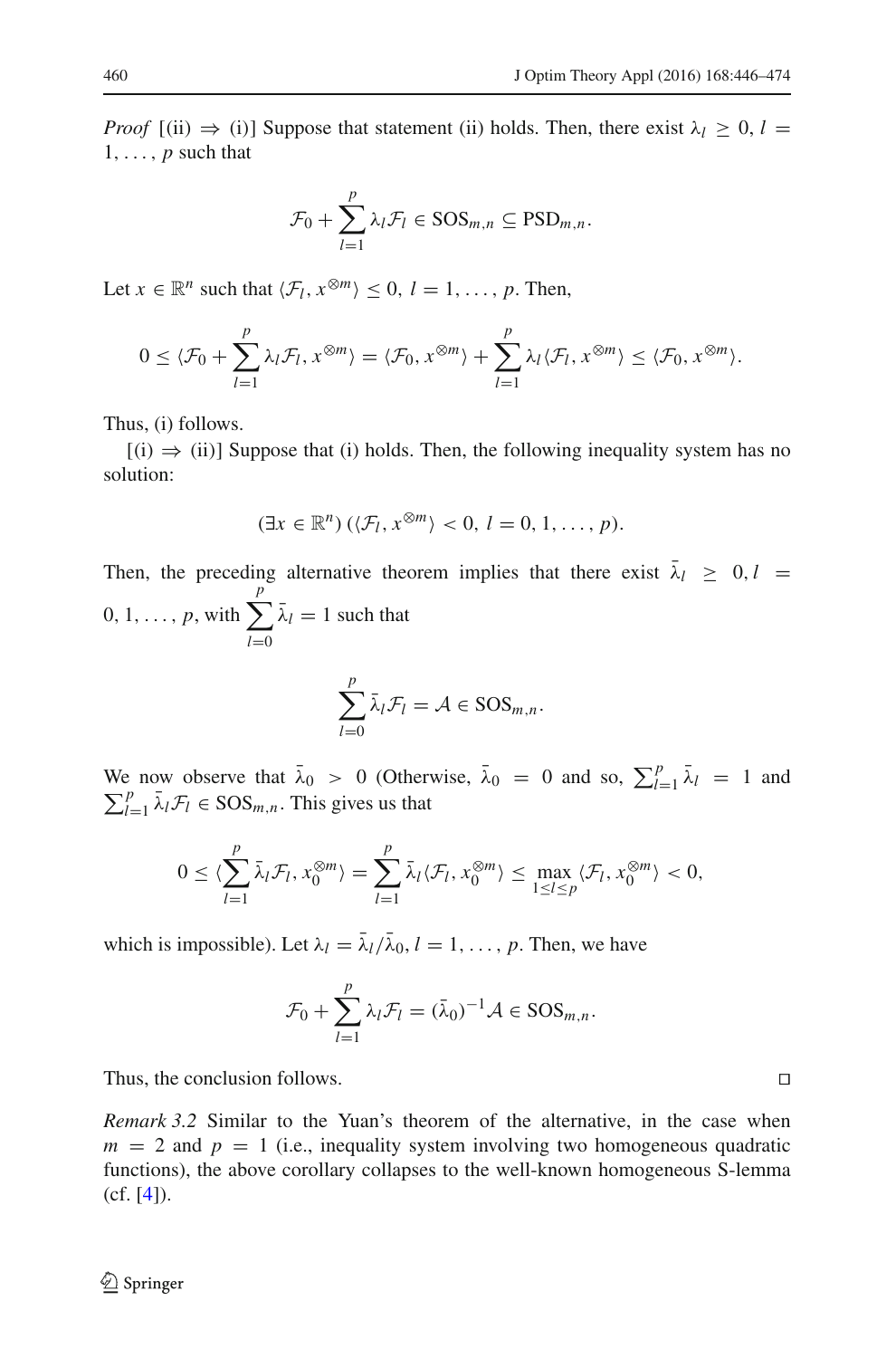# <span id="page-15-0"></span>**4 Application: Polynomial Optimization with Essentially Nonpositive Coefficients**

In this section, as an application of our theorem of the alternative, we establish an exact conic programming relaxation result for polynomial optimization problems with essentially nonpositive coefficients. To do this, we first introduce the definition of polynomials with essentially nonpositive coefficients.

**Definition 4.1** *(Polynomials with essentially nonpositive coefficients)* Let *f* be a polynomial on  $\mathbb{R}^n$  with degree *m*. Let  $r = f(0)$  be the constant term of f and let  $f_{m,i}$  be the coefficient associated with  $x_i^m$ . Recall that

$$
\Omega_f = \{ \alpha = (\alpha_1, \ldots, \alpha_n) \in (\mathbb{N} \cup \{0\})^n : f_\alpha \neq 0 \text{ and } \alpha \neq me_i, i = 1, \ldots, n \}, \tag{7}
$$

where  $e_i$  be the vector whose *i*th component is one, and all the other components are zero. We note that *f* can be written as

$$
f(x) = \sum_{i=1}^{n} f_{m,i} x_i^{m} + \sum_{\alpha \in \Omega_f \setminus \{0\}} f_{\alpha} x^{\alpha} + r.
$$

We say *f* has essentially nonpositive coefficients if  $f_\alpha \leq 0$  for all  $\alpha \in \Omega_f \setminus \{0\}.$ 

Let  $n \in \mathbb{N}$  and let *m* be an even number. Consider the following nonconvex polynomial optimization problem with essentially nonpositive coefficients:

$$
\min_{x \in \mathbb{R}^n} \{ f_0(x) : f_l(x) \le 0, \ l = 1, \dots, p \}. \tag{P}
$$

where  $f_l$ ,  $l = 0, 1, \ldots, p$ , are polynomials on  $\mathbb{R}^n$  with essentially nonpositive coefficients and degree  $m$ . We use  $min(P)$  to denote the optimal value of problem  $(P)$ . Throughout this section, we always assume that the feasible set of (P) is nonempty.

Below, we first establish that the optimal value of problem (P) can be found by a conic programming problem, and the optimal solution of (P) can be recovered by a solution of the corresponding conic programming problem. To do this, we introduce the canonical homogenization of a polynomial and a conic programming problem as follows.

Consider the following conic programming problem:

$$
(CP)\min\{\langle \tilde{\mathcal{F}}_0, \mathcal{X} \rangle : \langle \tilde{\mathcal{F}}_l, \mathcal{X} \rangle \leq 0, l = 1, \dots, p, \mathcal{X}_{n+1\ldots n+1} = 1, \mathcal{X} \in U_{m,n+1}\}.
$$

where each  $\mathcal{F}_l$ ,  $l = 0, 1, \ldots, p$ , is the symmetric tensor associated with the canonical homogenization of  $\tilde{f}_l$ , i.e.,  $\tilde{f}_l(\tilde{x}) = \langle \tilde{\mathcal{F}}_l, \tilde{x}^{\otimes m} \rangle$  for any  $\tilde{x} = (x^T, t)^T \in \mathbb{R}^{n+1}$ .

**Lemma 4.1** *Let*  $n \in \mathbb{N}$  *and let m be an even number. Let*  $f$  *be a polynomial on*  $\mathbb{R}^n$ *with essentially nonpositive coefficients and degree m, and let*  $\tilde{f}$  *be the canonical*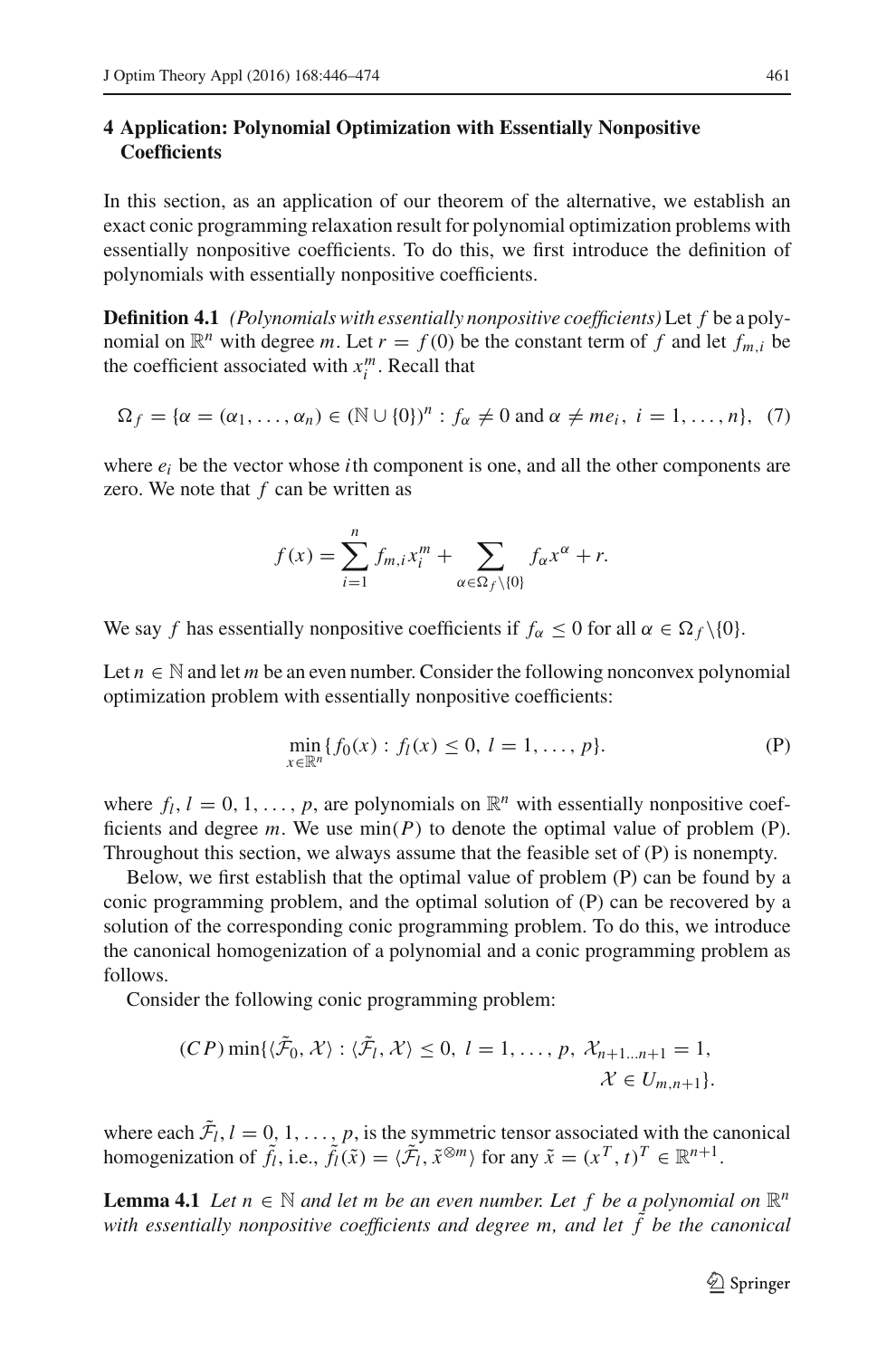*homogenization of f. Let*  $\tilde{\mathcal{F}}$  *be the symmetric tensor associated with the canonical homogenization of*  $\tilde{f}$ , *i.e.*,  $\tilde{f}(\tilde{x}) = \langle \tilde{\tilde{F}}, \tilde{x}^{\otimes m} \rangle$  for any  $\tilde{x} = (x^T, t)^T \in \mathbb{R}^{n+1}$ . *Then,*  $\tilde{\mathcal{F}}$ *is an essentially nonpositive tensor.*

*Proof* For each real polynomial *f* with essentially nonpositive coefficients, we can decompose it as

$$
f(x) = \sum_{i=1}^{n} f_{m,i} x_i^{m} + \sum_{\alpha \in \Omega_f \setminus \{0\}} f_{\alpha} x^{\alpha} + r,
$$

where  $r = f(0)$  and  $f_\alpha \le 0$  for all  $\alpha \in \Omega_f \setminus \{0\}$ . Its canonical homogenization can be written as

$$
\tilde{f}(x,t) = \sum_{i=1}^{n} f_{m,i} x_i^{m} + \sum_{\alpha \in \Omega_f \setminus \{0\}} f_{\alpha} x^{\alpha} t^{m-|\alpha|} + r t^{m} \text{ for all } (x^T, t)^T \in \mathbb{R}^{n+1}.
$$

Recall that  $\tilde{\mathcal{F}}$  is the symmetric tensor associated with the canonical homogenization of  $\tilde{f}$ , i.e., for all  $\tilde{x} = (x^T, t)^T \in \mathbb{R}^{n+1}$ ,

$$
\tilde{f}(\tilde{x}) = \langle \tilde{\mathcal{F}}, \tilde{x}^{\otimes m} \rangle = \sum_{i_1 \cdots i_m = 1}^{n+1} \tilde{\mathcal{F}}_{i_1, \ldots, i_m} \tilde{x}_{i_1} \ldots \tilde{x}_{i_m}.
$$

Note that each  $m$ -th order  $(n+1)$ -dimensional symmetric tensor uniquely corresponds to a degree *m* homogeneous polynomial on  $\mathbb{R}^{n+1}$ . As  $f_\alpha \leq 0$  for all  $\alpha \in \Omega_f \setminus \{0\}$ , it follows that

$$
\mathcal{F}_{i_1,\dots,i_m} \leq 0 \text{ for all } (i_1,\dots,i_m) \in I,
$$

where  $I := \{(i, i, \ldots, i) \in \mathbb{N}^m : 1 \le i \le n + 1\}$ . Therefore,  $\tilde{\mathcal{F}}$  is essentially nonpositive. nonpositive.  $\Box$ 

**Theorem 4.1** (Exact Solutions via Conic Programs) Let  $n \in \mathbb{N}$  and let m be an *even number. Let*  $\mathcal{F}_l$  *be the mth-order*  $(n + 1)$ *-dimensional symmetric tensor associated with the canonical homogenization of*  $\tilde{f}_l$ , *i.e.*,  $\tilde{f}_l(\tilde{x}) = \langle \tilde{\mathcal{F}}_l, \tilde{x}^{\otimes m} \rangle$  for any  $\tilde{x} = (x^T, t)^T \in \mathbb{R}^{n+1}$ . *Consider the nonconvex polynomial optimization problem with essentially nonpositive coefficients (P) and its associated conic relaxation problem (CP). Then, we have*  $min(P) = min(CP)$ . *Moreover, for any solution X of (CP),*

$$
\bar{x} := (\sqrt[m]{\bar{X}_{1,\ldots,1}}, \ldots, \sqrt[m]{\bar{X}_{n,\ldots,n}}) \in \mathbb{R}^n
$$

*is a solution of (P).*

 $\circled{2}$  Springer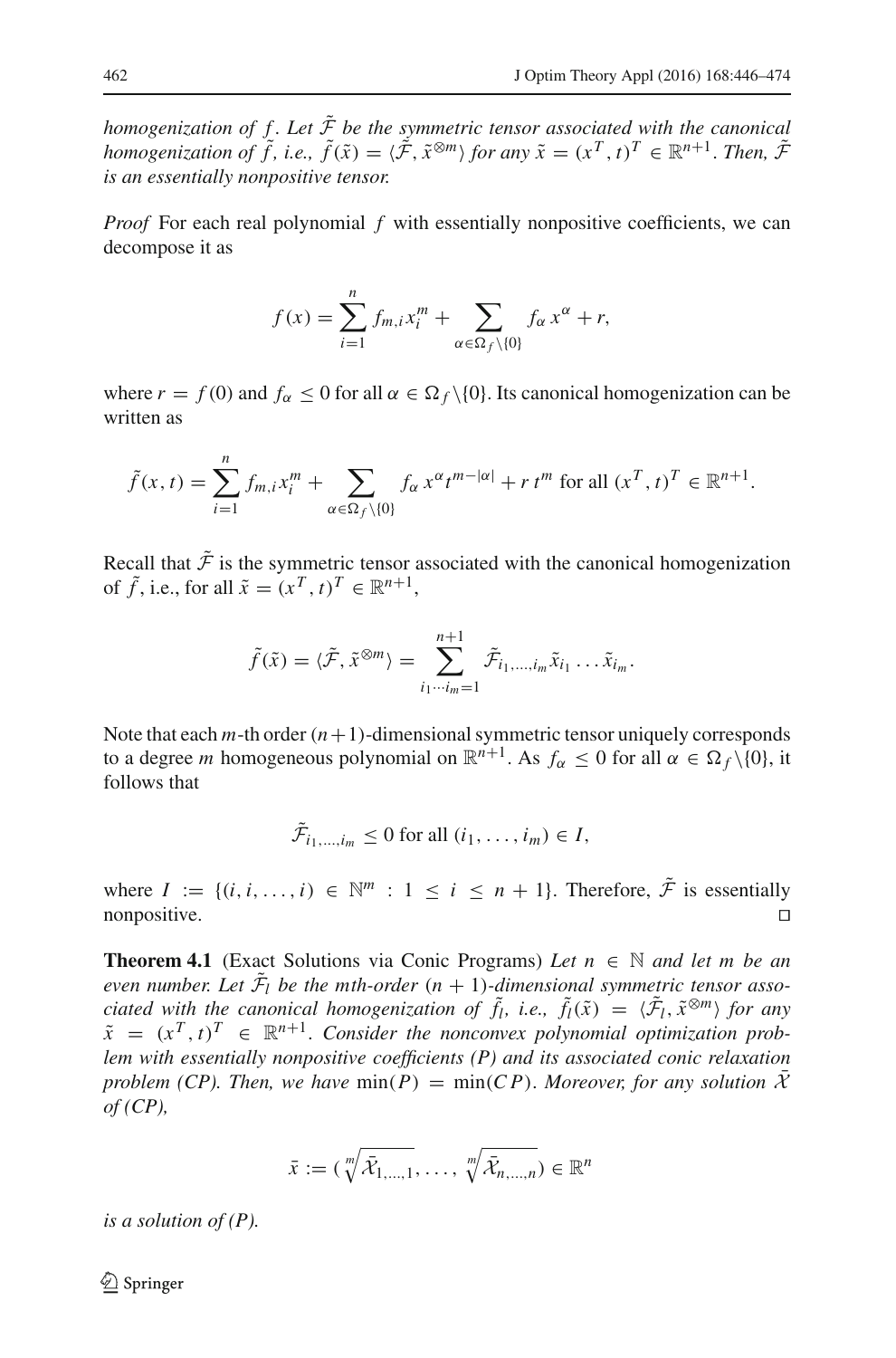*Proof* Let  $\tilde{f}_l$  be the canonical homogenization of  $f_l$ ,  $l = 0, 1, ..., p$ . Note that  $\tilde{f}_l(x, 1) = f_l(x)$  for all  $x \in \mathbb{R}^n$  and  $l = 0, 1, ..., p$ . We first see that

$$
\min(P) = \min_{\tilde{x}=(x^T, t)^T \in \mathbb{R}^{n+1}} \{ \tilde{f}_0(x, t) : \tilde{f}_l(x, t) \le 0, l = 1, ..., p, t = 1 \}
$$
  
\n
$$
= \min_{\tilde{x}=(x^T, t)^T \in \mathbb{R}^{n+1}} \{ \langle \tilde{\mathcal{F}}_0, \tilde{x}^{\otimes m} \rangle : \langle \tilde{\mathcal{F}}_l, \tilde{x}^{\otimes m} \rangle \le 0, l = 1, ..., p, t = 1 \}
$$
  
\n
$$
\ge \min \{ \langle \tilde{\mathcal{F}}_0, \mathcal{X} \rangle : \langle \tilde{\mathcal{F}}_l, \mathcal{X} \rangle \le 0, l = 1, ..., p, \mathcal{X}_{n+1, ..., n+1} = 1, \mathcal{X} \in U_{m, n+1} \}
$$
  
\n
$$
= \min(CP),
$$

where the inequality follows as  $\{\tilde{x}^{\otimes m} : \tilde{x} = (x^T, 1)^T \in \mathbb{R}^{n+1}\}\subset \{\mathcal{X} \in U_{m,n+1} :$  $\mathcal{X}_{n+1,\dots,n+1} = 1$ .

On the other hand, let  $\mathcal{X} \in U_{m,n+1}$  with  $\langle \mathcal{F}_l, \mathcal{X} \rangle \leq 0$ ,  $l = 1, \ldots, p$  and  $X_{n+1,...,n+1} = 1$ . Define  $x = (\sqrt[m]{X_{1,...,1}}, \dots, \sqrt[m]{X_{n,...,n}})$  and  $\tilde{x} = (x^T, 1)^T$ . As  $\tilde{\mathcal{F}}_l$ ,  $l = 0, 1, \ldots, p$ , are all essentially nonpositive tensors, then Remark [3.1](#page-9-1) implies that

$$
f_l(x) = \tilde{f}_l(\tilde{x}) = \langle \tilde{\mathcal{F}}_l, \tilde{x}^{\otimes m} \rangle \leq \langle \tilde{\mathcal{F}}_l, \mathcal{X} \rangle.
$$

This implies that,  $f_l(x) \leq 0$  for each  $l = 1, \ldots, p$  (and so, *x* is feasible for (P)), and  $f_0(x) \leq \langle \mathcal{F}_0, \mathcal{X} \rangle$ . So,  $\min(P) \leq \min(CP)$ . Thus, we see that  $\min(P) = \min(CP)$ .

To see the last assertion, let  $\overline{X}$  be a solution of (CP) and let

$$
\bar{x} := (\sqrt[m]{\bar{X}_{1,\ldots,1}}, \ldots, \sqrt[m]{\bar{X}_{n,\ldots,n}}) \in \mathbb{R}^n.
$$

Then, using similar argument as before, we have  $f_l(\bar{x}) \leq \langle \mathcal{F}_l, \mathcal{X} \rangle$ ,  $l = 0, \ldots, p$ . So,  $\bar{x}$  is feasible for (P) and min(*P*) =  $f_0(\bar{x}) \le \min(CP)$ . Thus, the conclusion follows as  $\min(P) = \min(CP)$ .

It is worth noting that, in general, checking the membership problem  $\mathcal{X} \in U_{m,n+1}$  is, in general, an NP (nondeterministic polynomial time) hard problem. Thus, solving the above conic programming problem is, in general, again a hard problem. This motivates us to examine an alternative tractable approach for solving nonconvex polynomial optimization problem with essentially nonpositive coefficients.

Below we show that the optimal value of the nonconvex polynomial optimization problem with essentially nonpositive coefficients (P) can be computed by the following SOS program:

$$
(SOS)\max\{\mu : f_0 + \sum_{l=1}^p \lambda_l f_l - \mu = \sigma_0, \ \lambda_l \ge 0,
$$
  

$$
l = 1, \dots, p, \ \sigma_0 \text{ is SOS, } \deg \sigma_0 \le m\}.
$$

<span id="page-17-0"></span>We note that this problem can be regarded as the first-level problem in the celebrated Lasserre hierarchy approximation of the general polynomial optimization problem. Moreover, the above SOS program can be equivalently reformulated as a semidefinite programming problem. For details, see the excellent surveys [\[38](#page-28-1)[,39](#page-28-8)]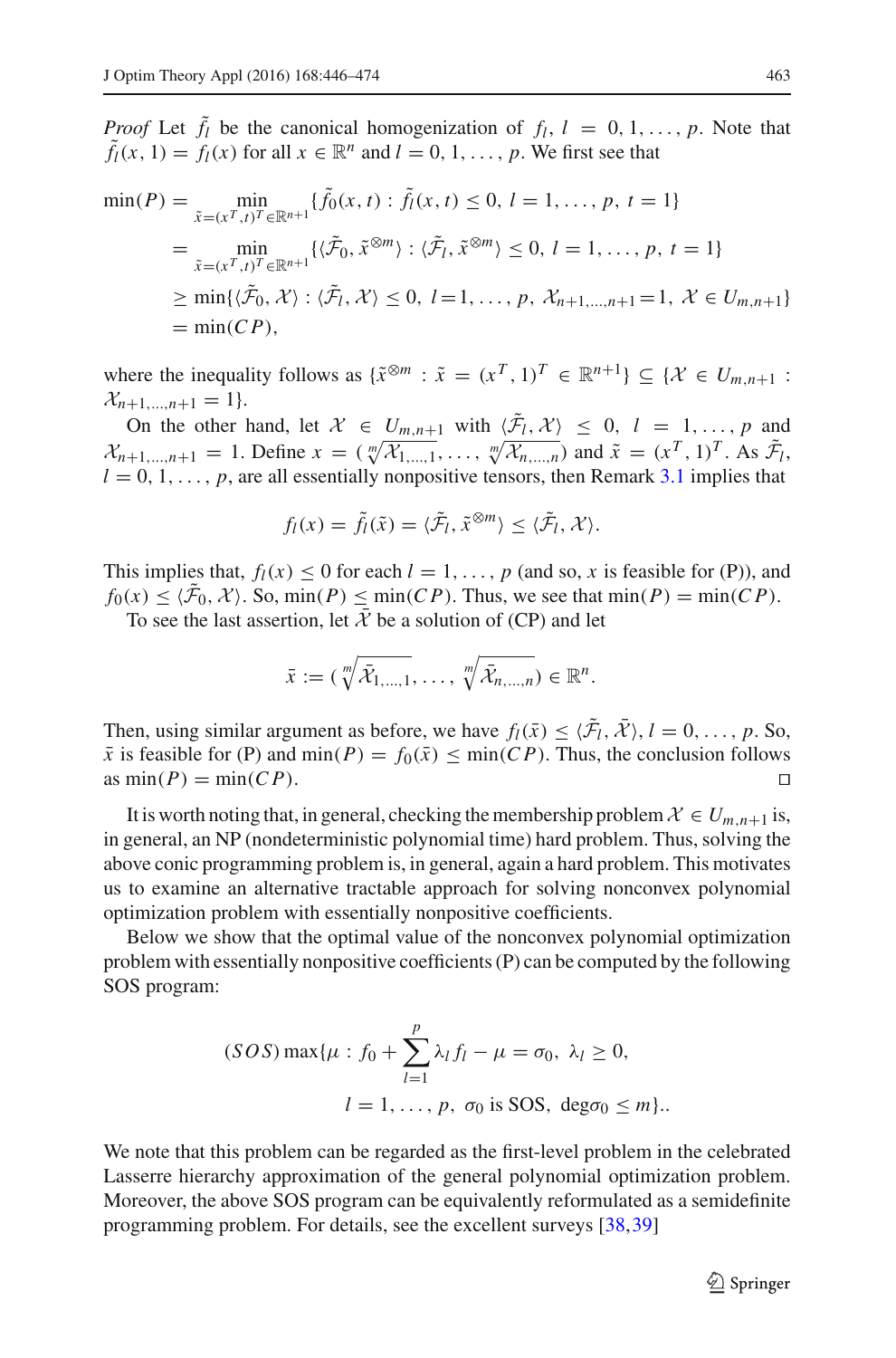**Theorem 4.2** (Exact Sums-of-Squares Relaxation) *Let n*,  $p \in \mathbb{N}$  *and let m be an even number. Let*  $f_l$ ,  $l = 0, 1, \ldots, p$ , *be polynomials on*  $\mathbb{R}^n$  *with essentially nonpositive coefficients and degree m. Consider the nonconvex polynomial optimization problem with essentially nonpositive coefficients (P). Suppose that the strict feasibility condition holds, i.e., there exists*  $x_0 \in \mathbb{R}^n$  *such that*  $f_l(x_0) < 0$  *for all*  $l = 1, \ldots, p$ *. Then, we have*

$$
\min(P) = \max\{\mu : f_0 + \sum_{l=1}^p \lambda_l f_l - \mu = \sigma_0,
$$
  

$$
\lambda_l \ge 0, l = 1, ..., p,
$$
  

$$
\sigma_0 \text{ is SOS, } \deg \sigma_0 \le m\},\
$$

*and the maximum in the SOS problem is attained.*

*Proof* We first observe that

$$
\min(P) \ge \max\{\mu : f_0 + \sum_{l=1}^p \lambda_l f_l - \mu = \sigma_0, \lambda_l \ge 0, l = 1, ..., p, \sigma_0 \text{ is SOS, } \deg \sigma_0 \le m\},\
$$

always holds. To see the reverse inequality and the attainment, we can assume that  $\min(P) > -\infty$ . As the feasible set of (P) is nonempty,  $\gamma := \min(P) \in \mathbb{R}$ . This implies that the following strict inequality system has no solution::

$$
x \in \mathbb{R}^n
$$
,  $f_l(x) < 0$ ,  $l = 1, ..., p$  and  $f_0(x) - \gamma < 0$ .

Let  $\tilde{f}_l$  be the canonical homogenization of  $f_l$ ,  $l = 0, 1, \ldots, p$ . From the definition of canonical homogenization,  $\tilde{f}_l(x, 1) = f_l(x)$  for all  $x \in \mathbb{R}^n, l = 0, 1, \ldots, p$ . We now see that the following strict homogeneous inequality system also has no solution:

$$
(x^T, t)^T \in \mathbb{R}^{n+1}
$$
,  $\tilde{f}_l(x, t) < 0$ ,  $l = 1, ..., p$  and  $\tilde{f}_0(x, t) - \gamma t^m < 0$ . (8)

<span id="page-18-0"></span>Suppose on the contrary that there exists  $(\bar{x}^T, \bar{t})^T \in \mathbb{R}^{n+1}$  such that

$$
\tilde{f}_l(\bar{x}, \bar{t}) < 0, l = 1, ..., p \text{ and } \tilde{f}_0(\bar{x}, \bar{t}) - \gamma \bar{t}^m < 0.
$$

If  $\bar{t} \neq 0$ , then we have

$$
f_l(\frac{\bar{x}}{\bar{t}}) = \tilde{f}_l(\frac{\bar{x}}{\bar{t}}, 1) = \frac{\tilde{f}_l(\bar{x}, \bar{t})}{\bar{t}^m} < 0, \ l = 1, \dots, p \text{ and } f_0(\frac{\bar{x}}{\bar{t}}) - \gamma
$$
\n
$$
= \tilde{f}_0(\frac{\bar{x}}{\bar{t}}, 1) - \gamma = \frac{\tilde{f}_0(\bar{x}, \bar{t}) - \gamma \bar{t}^m}{\bar{t}^m} < 0.
$$

 $\circled{2}$  Springer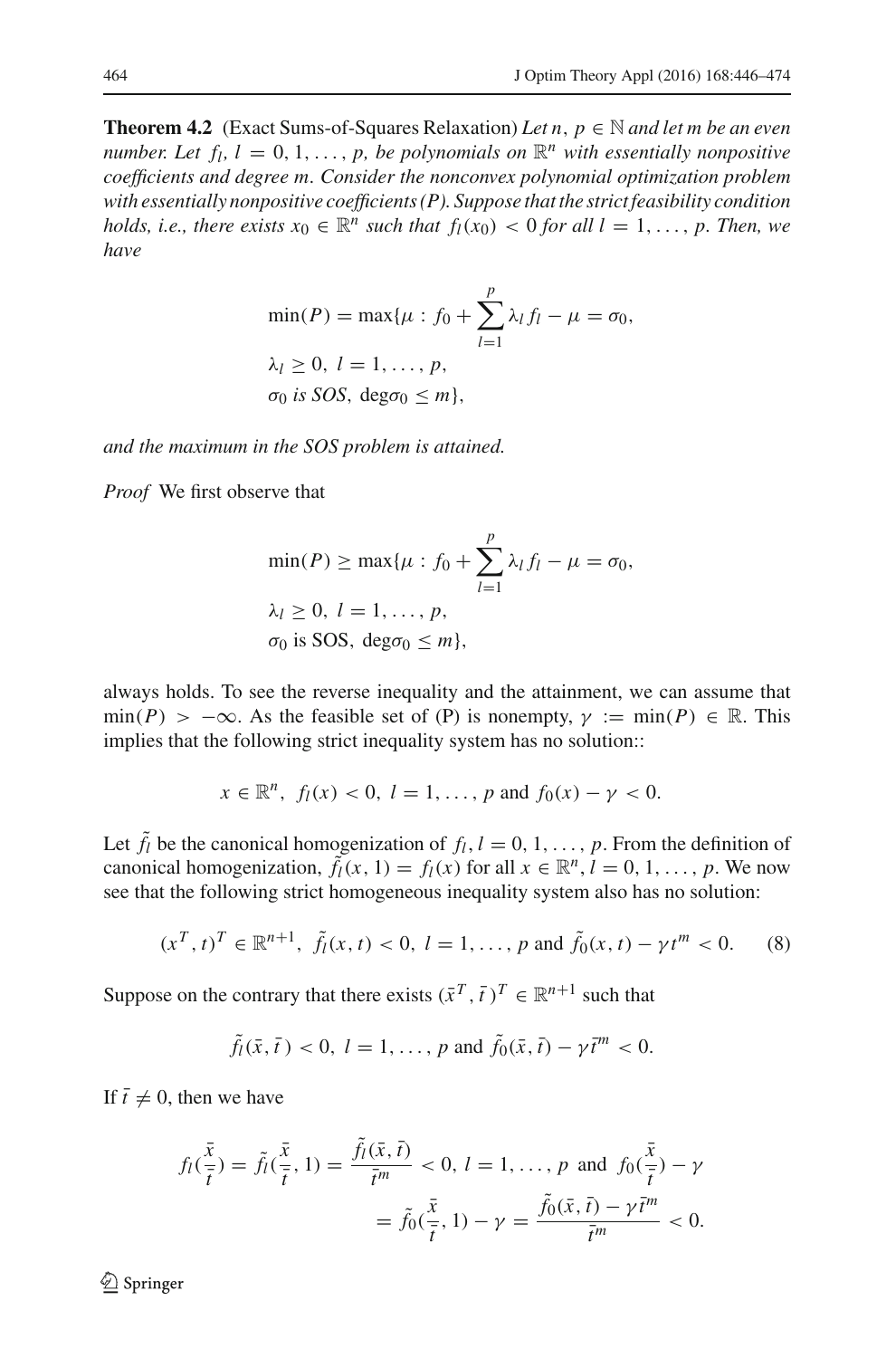This leads to contradiction. Now, if  $\bar{t} = 0$ , then we have

$$
f_l(\bar{x}, 0) < 0, \ l = 1, \ldots, p \text{ and } f_0(\bar{x}, 0) < 0.
$$

This implies that  $\lim_{\mu \to +\infty} f_l(\mu \bar{x}) = -\infty$ ,  $l = 0, 1, \ldots, p$ , and so, for all large  $\mu > 0$ ,

$$
f_l(\mu \bar{x}) < 0, \ l = 1, \ldots, p \text{ and } f_0(\mu \bar{x}) < \gamma.
$$

This also leads to contradiction, and hence the claim [\(8\)](#page-18-0) follows.

Letting  $\mathcal{E}_{n+1}$  be the *m*th-order  $(n + 1)$ -dimensional symmetric tensor such that  $\langle \mathcal{E}_{n+1}, \tilde{x}^{\otimes m} \rangle = t^m$  for  $\tilde{x} = (x^T, t)^T \in \mathbb{R}^{n+1}$  and noting that  $\tilde{f}_l(\tilde{x}) = \langle \tilde{\mathcal{F}}_l, \tilde{x}^{\otimes m} \rangle$  for any  $\tilde{x} = (x^T, t)^T \in \mathbb{R}^{n+1}$ , [\(8\)](#page-18-0) gives us that the following system has no solution:

$$
\langle \tilde{\mathcal{F}}_l, \tilde{x}^{\otimes m} \rangle < 0, l = 1, ..., p \text{ and } \langle \tilde{\mathcal{F}}_0 - \gamma \mathcal{E}_{n+1}, \tilde{x}^{\otimes m} \rangle < 0.
$$

Note that  $\mathcal{F}_l$ ,  $l = 0, 1, \ldots, p$ , are all essentially nonpositive tensors (and so,  $\mathcal{F}_0$  –  $\gamma \mathcal{E}_{n+1}$  is also essentially nonpositive). Then, Theorem [3.1](#page-10-0) implies that there exist  $\lambda_l \geq 0, l = 0, 1, \ldots, p$ , such that  $\sum_{l=0}^{p} \lambda_l = 1$  and

$$
\lambda_0(\tilde{\mathcal{F}}_0 - \gamma \mathcal{E}_{n+1}) + \sum_{l=1}^p \lambda_l \tilde{\mathcal{F}}_l \in \text{SOS}_{m,n+1}.
$$

This shows that

<span id="page-19-0"></span>
$$
\tilde{\sigma}_0(x,t) := \langle \lambda_0(\tilde{\mathcal{F}}_0 - \gamma \mathcal{E}_{n+1}) + \sum_{l=1}^p \lambda_l \tilde{\mathcal{F}}_l, \tilde{x}^{\otimes m} \rangle = \lambda_0(\tilde{f}_0(x,t) - \gamma t^m) + \sum_{l=1}^p \lambda_l \tilde{f}_l(x,t)
$$
\n(9)

<span id="page-19-1"></span>is a SOS polynomial with degree m. Letting  $t = 1$  in [\(9\)](#page-19-0), it follows that

$$
\lambda_0(f_0(x) - \gamma) + \sum_{l=1}^p \lambda_l f_l(x) = \tilde{\sigma}_0(x, 1)
$$
 (10)

is a SOS polynomial with degree *m*. We now show that  $\lambda_0 > 0$ . Indeed, if  $\lambda_0 = 0$ , then  $\sum_{l=1}^{p} \lambda_l = 1$  and

$$
\sum_{l=1}^p \lambda_l f_l(x) = \tilde{\sigma}_0(x, 1) \ge 0 \text{ for all } x \in \mathbb{R}^n.
$$

Thus, the strict feasibility condition implies that  $\lambda_l = 0, l = 1, \ldots, p$ . This contradicts the fact that  $\sum_{l=1}^{p} \lambda_l = 1$ , and so,  $\lambda_0 > 0$ . Dividing  $\lambda_0$  on both sides of [\(10\)](#page-19-1) shows that

$$
f_0(x) - \gamma + \sum_{l=1}^p \frac{\lambda_l}{\lambda_0} f_l(x) = \frac{\tilde{\sigma}_0(x, 1)}{\lambda_0},
$$

 $\mathcal{D}$  Springer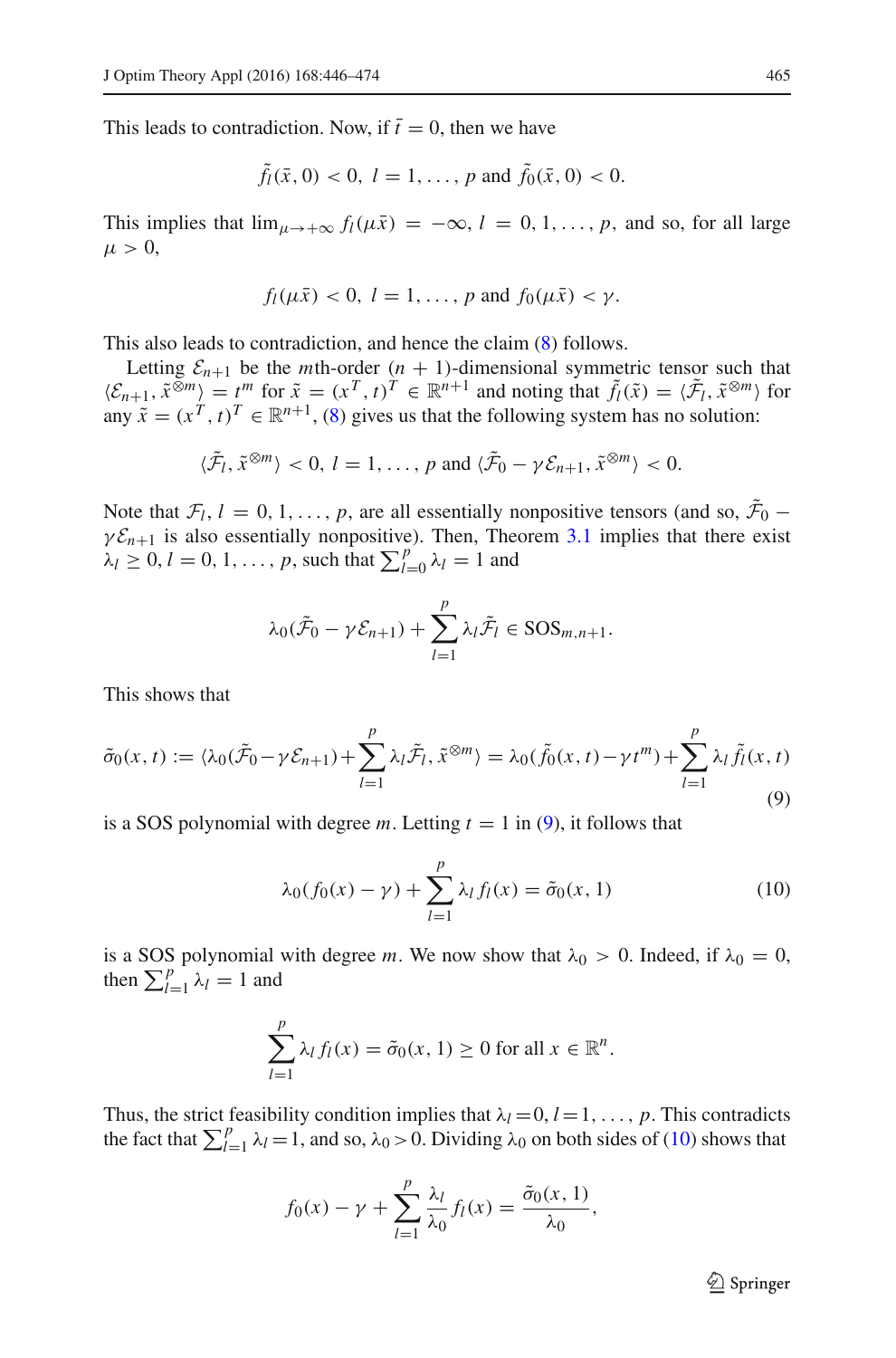is a SOS polynomial with degree *m*, and so,

$$
\min(P) = \gamma \le \max\{\mu : f_0 + \sum_{l=1}^p \lambda_l f_l - \mu = \sigma_0,
$$
  

$$
\lambda_l \ge 0, l = 1, ..., p,
$$
  

$$
\sigma_0 \text{ is SOS, } \deg \sigma_0 \le m\}.
$$

Thus, the conclusion follows.

*Remark 4.1* (Connection to the existing result in polynomial optimization) It is known that the optimal value of a general nonconvex polynomial optimization problem can be approximated by a sequence of semidefinite programming problem under the socalled Archimedean assumption. We note that the Archimedean assumption implies the feasible set of the nonconvex polynomial optimization problem must be compact. This sequence of semidefinite programming problem is now often referred as Lasserre hierarchy and has become one of the important and popular tools in solving a general polynomial optimization problem with compact feasible sets. For excellent survey, see [\[37](#page-28-0),[38](#page-28-1),[46,](#page-28-9)[47\]](#page-28-10).

It is worth noting that, if we have some prior knowledge about a solution *x*∗ (say  $||x^*|| < R$  for some  $R > 0$ , one can impose an additional constraint  $||x||^2 < R^2$ and convert the problem into an optimization problem with compact feasible set. In this case, a global solution can be found by using this big ball approach as long as we have some prior knowledge about a solution. Moreover, there are also some other approaches for solving polynomial optimization problems with unbounded feasible sets by exploiting gradient ideals of the underlying problem (e.g., see [\[48](#page-28-11)[–50](#page-28-12)]).

On the other hand, Theorem [4.2](#page-17-0) shows that the optimal value of a nonconvex polynomial optimization problem with essentially nonpositive coefficients can be found by solving the first-level problem in the Lasserre hierarchy approximation under the strict feasibility condition. Interestingly, Theorem [4.2](#page-17-0) allows the feasible set to be non-compact (see, Example [4.3\)](#page-23-0) without having prior knowledge of the solution *x*∗.

As a corollary, we show that the nonconvex polynomial optimization problem with generalized *l <sup>m</sup>*-type constraints enjoys exact SOS relaxation whenever the objective function has essentially nonpositive coefficients.

<span id="page-20-0"></span>**Corollary 4.1** (Exact Sums-of-Squares Relaxation for generalized *l <sup>m</sup>* constraints) *Let m be an even number and let n*  $\in$  *N. Let f<sub>0</sub> be a polynomial on*  $\mathbb{R}^n$  *with essentially nonpositive coefficients and degree m. Consider the following nonconvex polynomial optimization problem with generalized lm-type constraint:*

$$
(P_{l^m}) \qquad \min_{x \in \mathbb{R}^n} \{ f_0(x) : \sum_{i=1}^n a_i x_i^m \le 1 \},
$$

*where*  $a_i \in \mathbb{R}$ ,  $i = 1, ..., n$ . Let  $f_1(x) = \sum_{i=1}^n a_i x_i^m - 1$ . Then, we have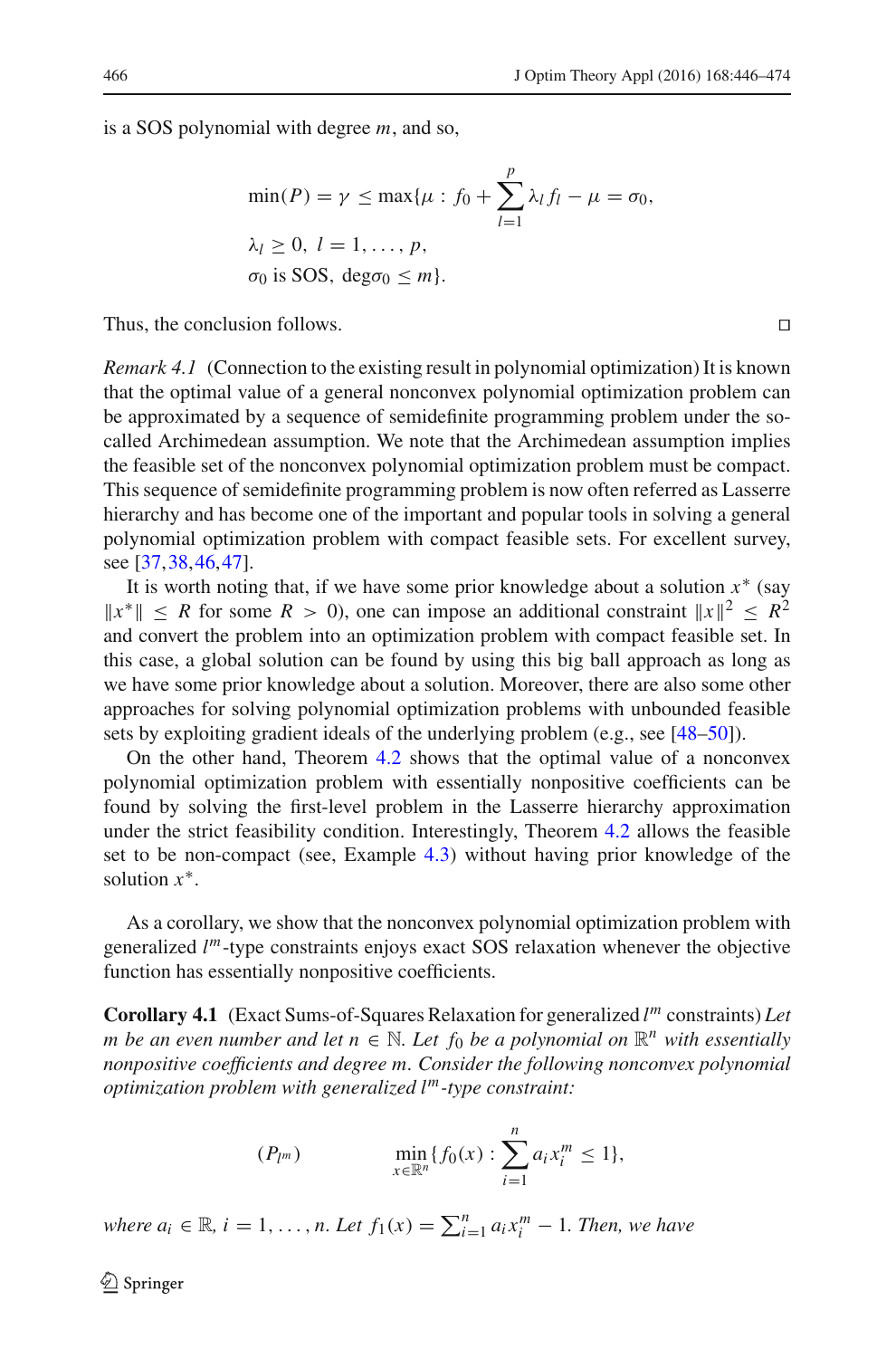*and the maximum in the SOS problem is attained.*

*Proof* Clearly,  $f_1(0) = -1$  and so, the strict feasibility condition is satisfied for  $(P_{l^m})$ .<br>So, the conclusion follows from the preceding theorem. So, the conclusion follows from the preceding theorem.

*Remark 4.2* (Further links to the existing literature) Below, we compare the preceding corollary with some known results in the literature.

(1) We first discuss the relationship of problem  $(P_{l^m})$  and the positive-definiteness problem of a symmetric tensor. Let *A* be a symmetric tensor, and let  $f_A(x) =$  $\langle A, x^{\otimes m} \rangle$ . We say the tensor *A* is positive definite if  $f_A(x) > 0$  for all  $x \in \mathbb{R}^n \setminus \{0\}$ . This is equivalent to the fact that the optimal value of the following polynomial optimization problem is positive:

$$
\min_{x \in \mathbb{R}^n} \{ f_{\mathcal{A}}(x) : \sum_{i=1}^n x_i^m \le 1 \}.
$$

Note that this is a special case of  $P_{\ell m}$  with homogeneous objective function and  $a_i = 1$ . So, the preceding corollary shows that the positive definiteness of an essentially nonpositive tensor can be tested by solving a SOS programming problem. This result has been established very recently in [\[31](#page-27-17)].

(2) Recently, the nonconvex polynomial optimization problem with generalized *l m*type constraint was studied in [\[51\]](#page-28-13), and a geometric programming relaxation problem was proposed to calculate the lower bound of the optimal value of the problem (see also [\[52](#page-28-14)]). It was demonstrated that the lower bound provided by the geometric programming relaxation is a lower bound of the SOS relaxation and can be more efficient from the computational point of view compared with the SOS relaxation. At this moment, it is not clear for us whether the geometric programming relaxation is indeed exact in the case when the objective function is a polynomial with essentially nonpositive coefficients. This would be an interesting research question for our further study.

Before we end this section, we provide an example verifying Theorem [4.2](#page-17-0) and Corollary [4.1.](#page-20-0)

*Example 4.1* Let  $f_0$  be a homogeneous polynomial on  $\mathbb{R}^3$  with degree 6 defined by

$$
f_0(x_1, x_2, x_3) = x_1^6 + x_2^6 + x_3^6 - (x_1^2(x_2^4 + x_3^4) + x_2^2(x_1^4 + x_3^4) + x_3^2(x_1^4 + x_2^4)).
$$

Clearly *f* is a homogeneous polynomial with essentially nonpositive coefficients. Consider the homogeneous polynomial optimization problem:

$$
(EP3) \qquad \min_{x \in \mathbb{R}^3} \{ f_0(x) : x_1^6 + x_2^6 + x_3^6 \le 1 \}.
$$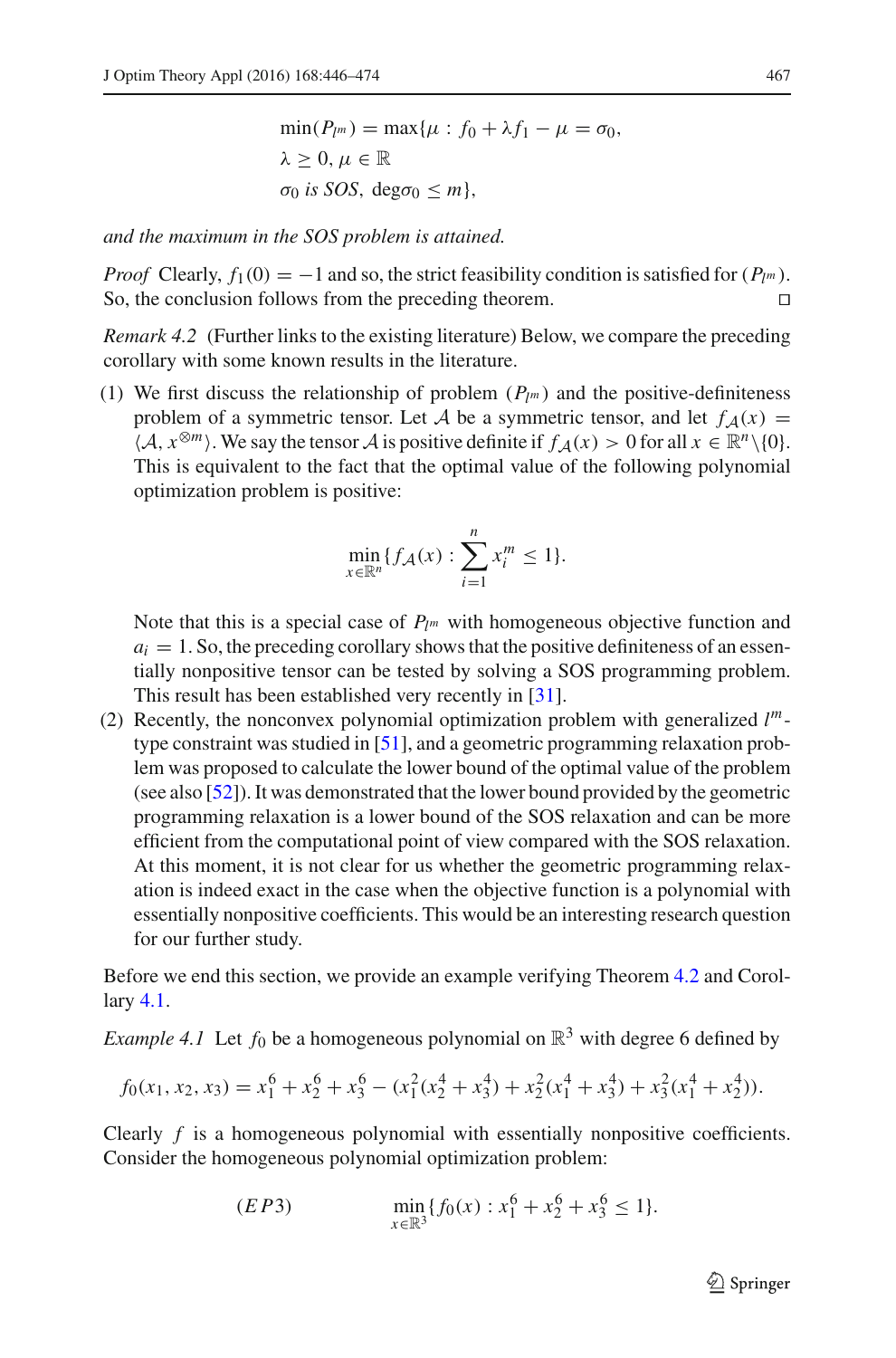Let  $f_1(x) = x_1^6 + x_2^6 + x_3^6 - 1$ . Then, the corresponding SOS relaxation is given by

$$
(REP3) \qquad \max_{\lambda \ge 0, \mu \in \mathbb{R}} \{ \mu : f_0 + \lambda f_1 - \mu = \sigma_0, \ \sigma_0 \text{ is SOS and } \deg \sigma_0 \le 6 \}
$$

Solving the sum of squares programming problem (REP3) via YALMIP (see [\[53](#page-28-15)[,54](#page-28-16)]) gives us that  $\min($ *REP*3 $) = -1$ .

On the other hand, note that the following Robinson polynomial (cf. [\[41](#page-28-3)])

$$
f_R(x) = x_1^6 + x_2^6 + x_3^6 - (x_1^2(x_2^4 + x_3^4) + x_2^2(x_1^4 + x_3^4) + x_3^2(x_1^4 + x_2^4)) + 3x_1^2x_2^2x_3^2
$$

is always non-negative, and  $f_R(x) = f_0(x) + 3x_1^2 x_2^2 x_3^2$ . This implies that, for all  $(x_1, x_2, x_3)$  with  $x_1^6 + x_2^6 + x_3^6 \le 1$ ,

$$
f_0(x) \ge -3x_1^2 x_2^2 x_3^2 \ge -3\left(\frac{(x_1^2)^3 + (x_2^2)^3 + (x_3^2)^3}{3}\right) \ge -1,
$$

where the second inequality follows by the inequality of arithmetic and geometric means. Moreover, note that  $(\bar{x}_1, \bar{x}_2, \bar{x}_3) = (\sqrt[6]{\frac{1}{3}}, \sqrt[6]{\frac{1}{3}}, \sqrt[6]{\frac{1}{3}})$  satisfies  $\bar{x}_1^6 + \bar{x}_2^6 + \bar{x}_3^6 \le 1$ and  $f_0(\bar{x}) = -1$ . So, min(*EP3*) = −1. This verifies that the SOS relaxation is exact for this example.

#### 4.1 Examples

Below, we present a few numerical examples. The first example shows that the conclusion of Theorem [4.2](#page-17-0) can fail if a polynomial optimization problem does not have essentially nonpositive coefficients. The second example illustrates that Theorem [4.2](#page-17-0) can be applied to a polynomial optimization problem with possibly non-compact feasible set.

<span id="page-22-0"></span>*Example 4.2* (Importance of the assumption on essentially nonpositive coefficients) Let  $f_M$  be the homogeneous Motzkin polynomial

$$
f_M(x) = x_3^6 + x_1^2 x_2^4 + x_1^4 x_2^2 - 3x_1^2 x_2^2 x_3^2.
$$

It is clear that  $f_M$  is not a polynomial with essentially nonpositive coefficients. It is known that  $f_M$  is a polynomial which takes non-negative values but is not a SOS polynomial [41]. Consider the following polynomial optimization :

$$
\min_{x \in \mathbb{R}^3} \{ f_M(x) : x_1^6 + x_2^6 + x_3^6 \le 1 \}. \tag{EP1}
$$

Clearly, min(*EP*1) = 0 (as  $f_M$  takes non-negative value). Let  $f_1(x) = x_1^6 + x_2^6 +$  $x_3^6 - 1$ . The SOS relaxation of (EP1) takes the form:

$$
\max_{\lambda \ge 0, \mu \in \mathbb{R}} \{ \mu : f_M + \lambda f_1 - \mu = \sigma_0, \ \sigma_0 \text{ is SOS and } \deg \sigma_0 \le 6 \}
$$
 (REP1)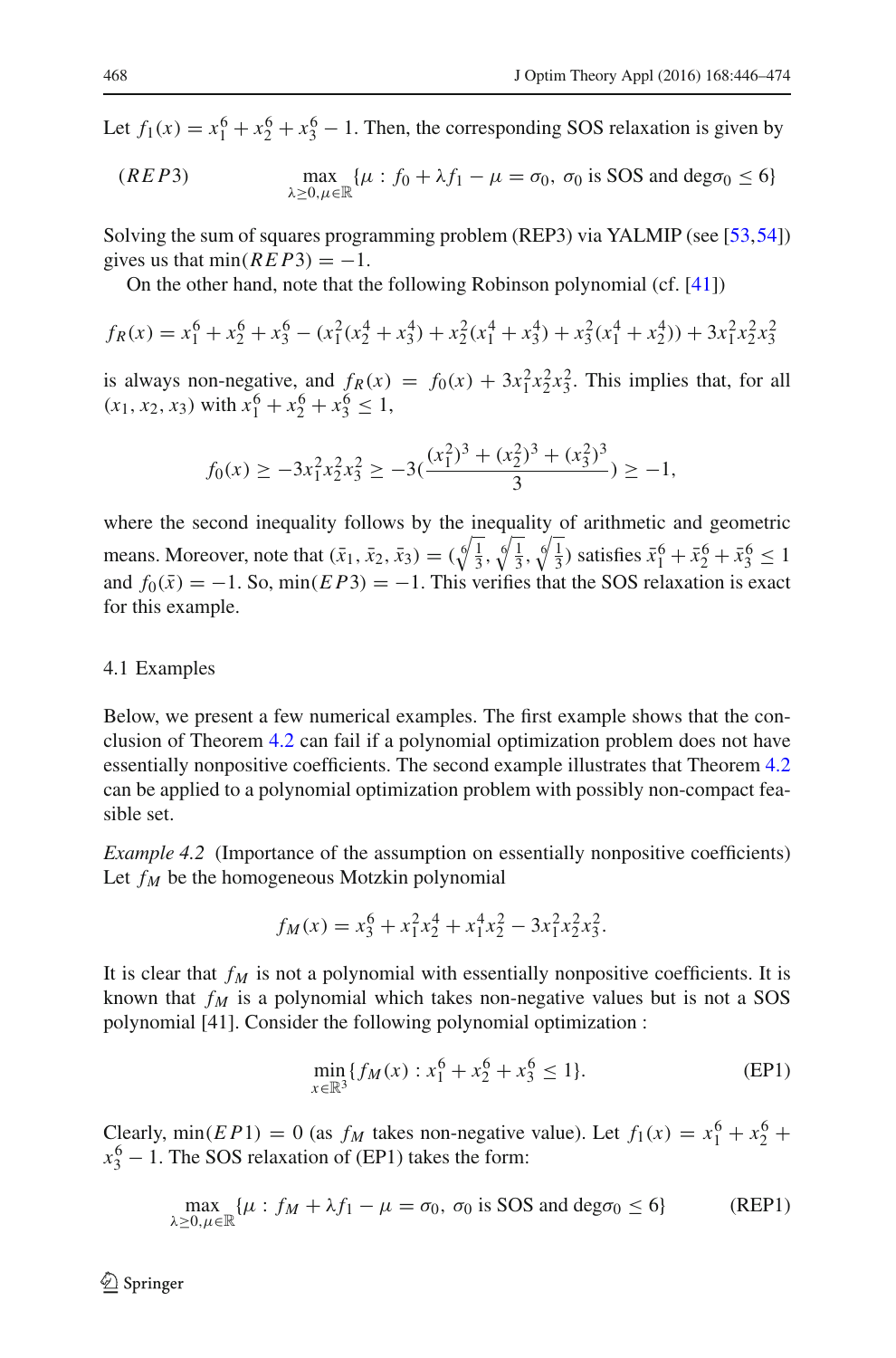We now show that the conclusion of Theorem [4.2](#page-17-0) fails. To see this, we suppose on the contrary that there exist  $\lambda > 0$  and a SOS polynomial  $\sigma_0$  with degree at most 6 such that  $f_M + \lambda f_1 = \sigma_0$ . Note that  $0 \leq \sigma_0(0) = f_M(0) + \lambda f_1(0) = -\lambda$ . This together with  $\lambda \geq 0$  implies that  $\lambda = 0$ , and so,  $f_M = \sigma_0$  which is a SOS polynomial. This contradicts the fact that  $f_M$  is not a SOS polynomial. Thus, the conclusion of Theorem [4.2](#page-17-0) fails.

<span id="page-23-0"></span>*Example 4.3* (An example with noncompact feasible set) Let  $f_0$  be a homogeneous polynomial on  $\mathbb{R}^3$  with degree 4 defined by  $f_0(x_1, x_2, x_3) = x_1^4 + x_2^4 + x_3^4 - 4x_1x_3^3$ . Clearly, *f* is a homogeneous polynomial with essentially nonpositive coefficients. Consider the homogeneous polynomial optimization problem

$$
(EP2) \qquad \min_{x \in \mathbb{R}^3} \{ f_0(x) : x_1^4 - \frac{1}{2} x_2^4 + x_3^4 \le 1 \}.
$$

Clearly, the feasible set of (EP2) is not compact. Let  $f_1(x) = x_1^4 - \frac{1}{2}x_2^4 + x_3^4 - 1$ . Then, the corresponding SOS relaxation is given by

$$
(REF2) \qquad \max_{\lambda \ge 0, \mu \in \mathbb{R}} \{ \mu : f_0 + \lambda f_1 - \mu = \sigma_0, \ \sigma_0 \text{ is SOS and } \deg \sigma_0 \le 4 \}
$$

Solving the sum of squares programming problem (REP2) via YALMIP (see [\[52](#page-28-14)[,53](#page-28-15)]) gives us that  $\min($ *REP*2 $) = -1.2795$ .

On the other hand, direct calculation shows that any global minimizer of (EP2) satisfies the following KKT condition: there exist  $\lambda \ge 0$  and  $(x_1, x_2, x_3)$  with  $x_1^4 - \frac{1}{x}x^4 + x^4 < 1$  such that  $\frac{1}{2}x_2^4 + x_3^4 \le 1$  such that

$$
x_1^3 - x_3^3 + \lambda x_1^3 = 0,
$$
  
\n
$$
x_2^3 - \frac{\lambda}{2} x_2^3 = 0,
$$
  
\n
$$
x_3^3 - 3x_1 x_3^2 + \lambda x_3^3 = 0.
$$

Solving this homogeneous polynomial equality system gives us that  $\lambda = 2$  or  $\lambda = \sqrt[4]{27} - 1$  and the possible KKT points are

$$
\{(0, x_2, 0) : x_2 \in \mathbb{R}\} \cup \{(x_1, 0, x_3) : x_3 = \sqrt[4]{3} x_1, |x_1| \le \sqrt[4]{\frac{1}{4}}\}.
$$

By comparing the corresponding objective function values of the KKT points, it can be verified that the optimal value of (EP2) is  $1 - \sqrt[4]{27} \approx -1.2795$ . This verifies that the SOS relaxation is exact.

## **5 Perspectives**

Alternative theorems for arbitrary finite systems of linear or convex inequalities have played key roles in the development of optimality conditions for continuous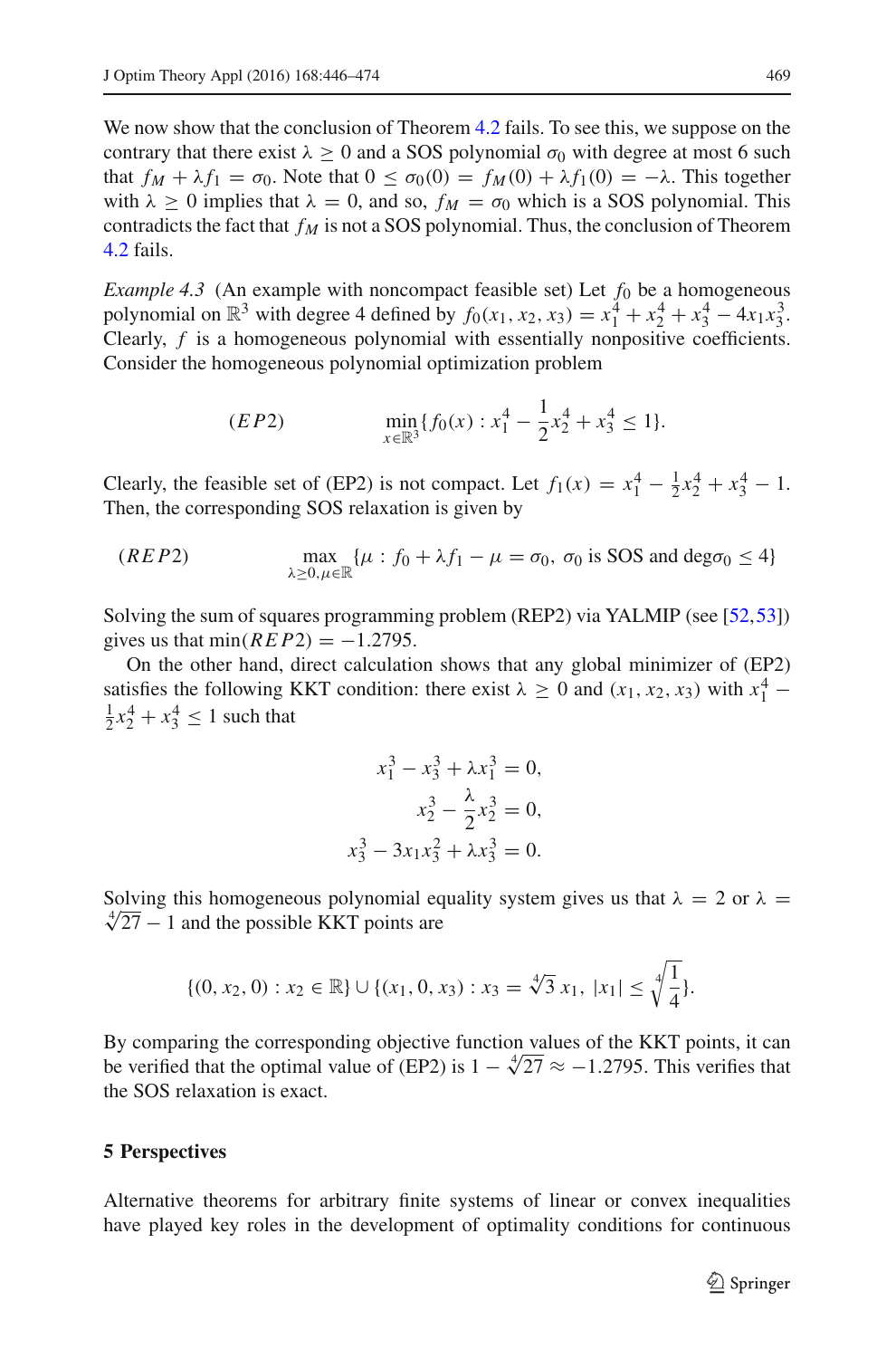optimization problems. Although these theorems are generally not valid for an arbitrary finite system of (possibly nonconvex) quadratic inequalities, recent research has established alternative theorems for quadratic systems involving two inequalities or arbitrary inequalities involving suitable sign structure. For instance, a theorem of the alternative of Gordan type for a strict inequality system of two homogeneous quadratic functions has been given in [\[1\]](#page-26-0), where it was used in convergence analysis of trustregion algorithms. This theorem is often referred as Yuan's Theorem of the alternative and has a connection with the convexity of joint-range of homogeneous quadratic functions even though the functions may be nonconvex  $[3,4]$  $[3,4]$  $[3,4]$ .

On the other hand, tensor computation and optimization problems involving polynomials arise in a wide variety of contexts, including operational research, statistics, probability, finance, computer science, structural engineering, statistical physics, computational biology, and graph theory [\[33](#page-27-19)[,37](#page-28-0),[38\]](#page-28-1). They are, however, extremely challenging to solve, both in theory and practice. A fascinating feature of this field is that it can be approached from several directions. In addition to traditional techniques drawn from operational research, computer science, and numerical analysis, new techniques have recently emerged based on concepts taken from algebraic geometry, moment theory, multilinear algebra, and modern convex programming (semidefinite programming).

Due to the wide applications of tensor computation and polynomial optimization, an important research topic is to obtain a tractable extension of alternative theorem for the system of homogeneous polynomial inequalities (or equivalently inequalities involving tensors). Obtaining such a multilinear (or tensor) version of a theorem of the alternative is extremely useful as it naturally leads to numerically verifiable conditions for a global minimizer of a related polynomial optimization problem. Unfortunately, in general, this is an extremely challenging task. Two of the main obstructions are (1) some of the nice geometric structure (such as joint-range convexity) for homogeneous quadratic functions cannot be carried forward to polynomial cases, and are more challenging to exploit; and (2) unlike the quadratic cases, checking the nonnegativity of a homogeneous polynomial (or equivalently the positive semi-definiteness of a symmetric tensor) is, in general, an NP-hard problem [\[13,](#page-27-4)[37](#page-28-0)[,38](#page-28-1)].

In this paper, we provided a tractable extension of Yuan's theorem of the alternative in the symmetric tensor setting. We achieve this by exploiting two important features of a special class of tensors (called essentially nonpositive tensors): hidden convexity and numerical checkability. As an immediate application, we showed that the optimal value and optimal solution of a nonconvex polynomial optimization problem, with essentially nonpositive coefficients, can be found by a related convex conic programming problem. We also established that this class of polynomial optimization problem enjoys exact SOS relaxation.

Our results point out some useful observations and interesting further research topics. In particular, although a tensor problem (or a polynomial optimization problem) is, in general NP-hard, we feel that it is important to exploit the special structure of the underlying problem and push the boundary of the tractable classes of problems. This is of particular importance because (1) those tractable classes are the problems we can efficiently solve via the current software/technology; and (2) many of the practical problems often come with some special structures (such as sign structure and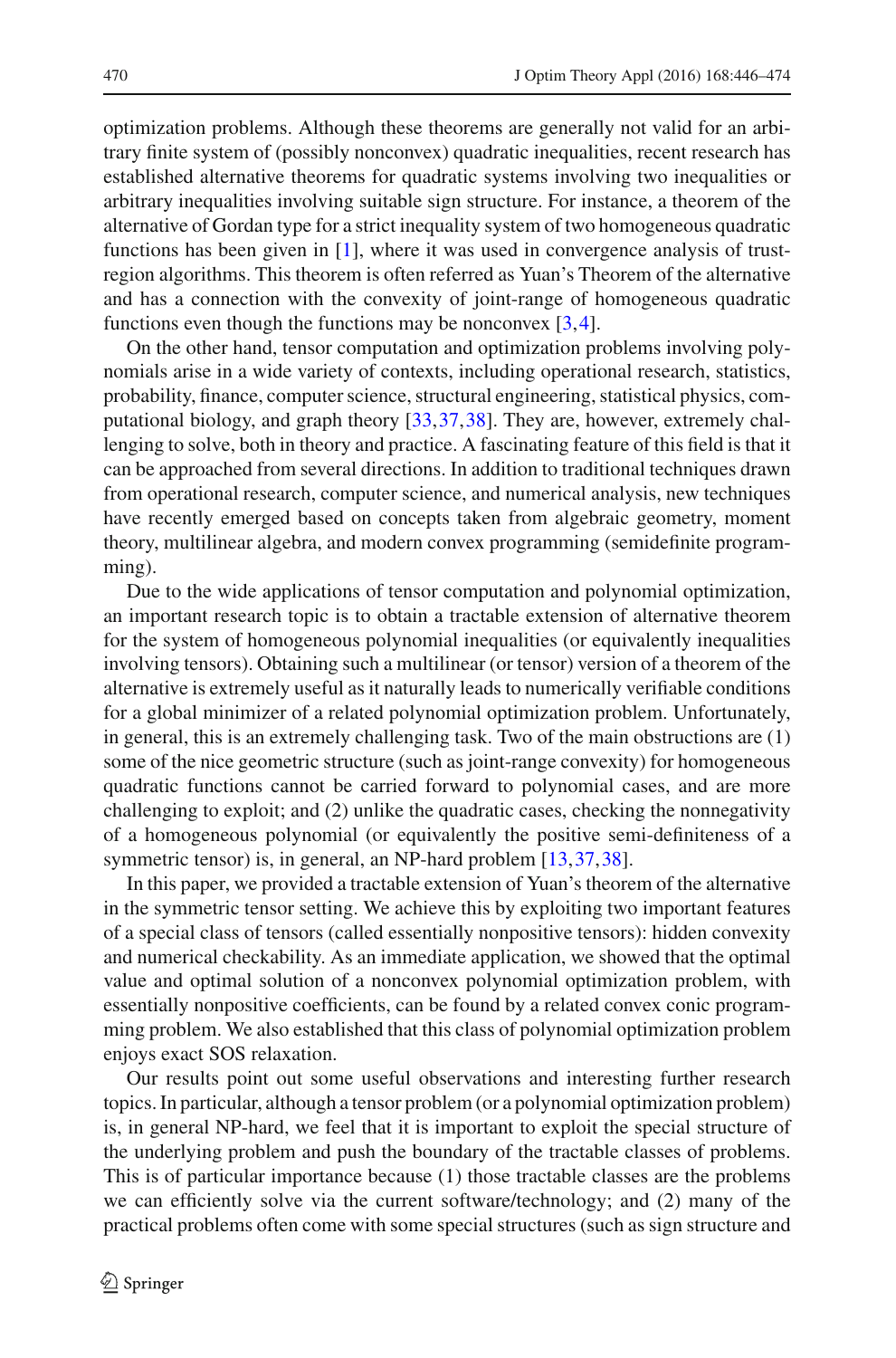sparse structure) naturally. The results presented in this paper suggest that problems involving tensors/polynomials with suitable sign structure would be a good candidate for the tractable classes. In fact, this is not a coincidence as it was shown recently that almost the whole Perron–Frobenius theory for non-negative matrices can be extended to tensor setting, and so, the extreme eigenvalue problem involving tensors with nonnegative entries is numerically tractable [\[25,](#page-27-10)[29](#page-27-14)[,35](#page-27-20)[,36](#page-27-16)]. On the other hand, this paper is still a preliminary study for structured tensors (or polynomial optimization with special structures), and a lot of interesting research topics need further investigation. Below, we list some of the topics which are particularly important from our point of view:

- (a) Can one extend the results presented in this paper to a special structured tensor other than the tensors with essentially nonpositive entries? Some particularly important structured tensors that arise naturally in signal processing, stochastic process, and data fitting include the Hankel tensors and circulant tensors [\[55](#page-28-17)[–57](#page-28-18)]. Can the theorem of the alternative be extended to cover these structured tensors?
- (b) As discussed in Example [4.2,](#page-22-0) our exact relaxation result can fail for a polynomial optimization problems if the functions involved do not have essentially nonpositive coefficients. On the other hand, it would be of interest to see how our results can be used to provide some approximate bounds for the optimal value of the general nonconvex polynomial optimization problems.
- (c) Finally, it would be also useful to extend the known theorem of the alternative for copositive matrix to the symmetric tensor setting (if possible).

These will be our future research directions.

## **6 Conclusion**

In this paper, by exploiting the hidden convexity and numerical verifiability a special class of tensors, we established a tractable extension of Yuan's theorem of the alternative in the symmetric tensor setting. As an application, we showed that the solution of a polynomial optimization problem with suitable structure can be found by solving a single semi-definite programming problem.

**Acknowledgments** The authors would like to express their sincere thanks to the referees for their constructive comments and valuable suggestions, which have contributed to the revision of this paper. Moreover, the second author would like to thank Prof. J. B. Lasserre and Prof. T. S. Pham for pointing out the related references [\[50](#page-28-12)[,51](#page-28-13)] during their visit in UNSW. Research was partially supported by the Australian Research Council Future Fellowship (FT130100038) and the Hong Kong Research Grant Council (Grant Nos. PolyU 502510, 502111, 501212, and 501913), and the National Natural Science Foundation of China (Grant No. 11401428 and 11101303).

# **Appendix**

Proof of Proposition [2.1](#page-5-0)

*Proof* As any SOS polynomial takes non-negative value,  $SOS_{m,n} \cap E_{m,n} \subseteq PSD_{m,n} \cap$  $E_{m,n}$  always holds. We only need to show the converse inclusion. To establish this, let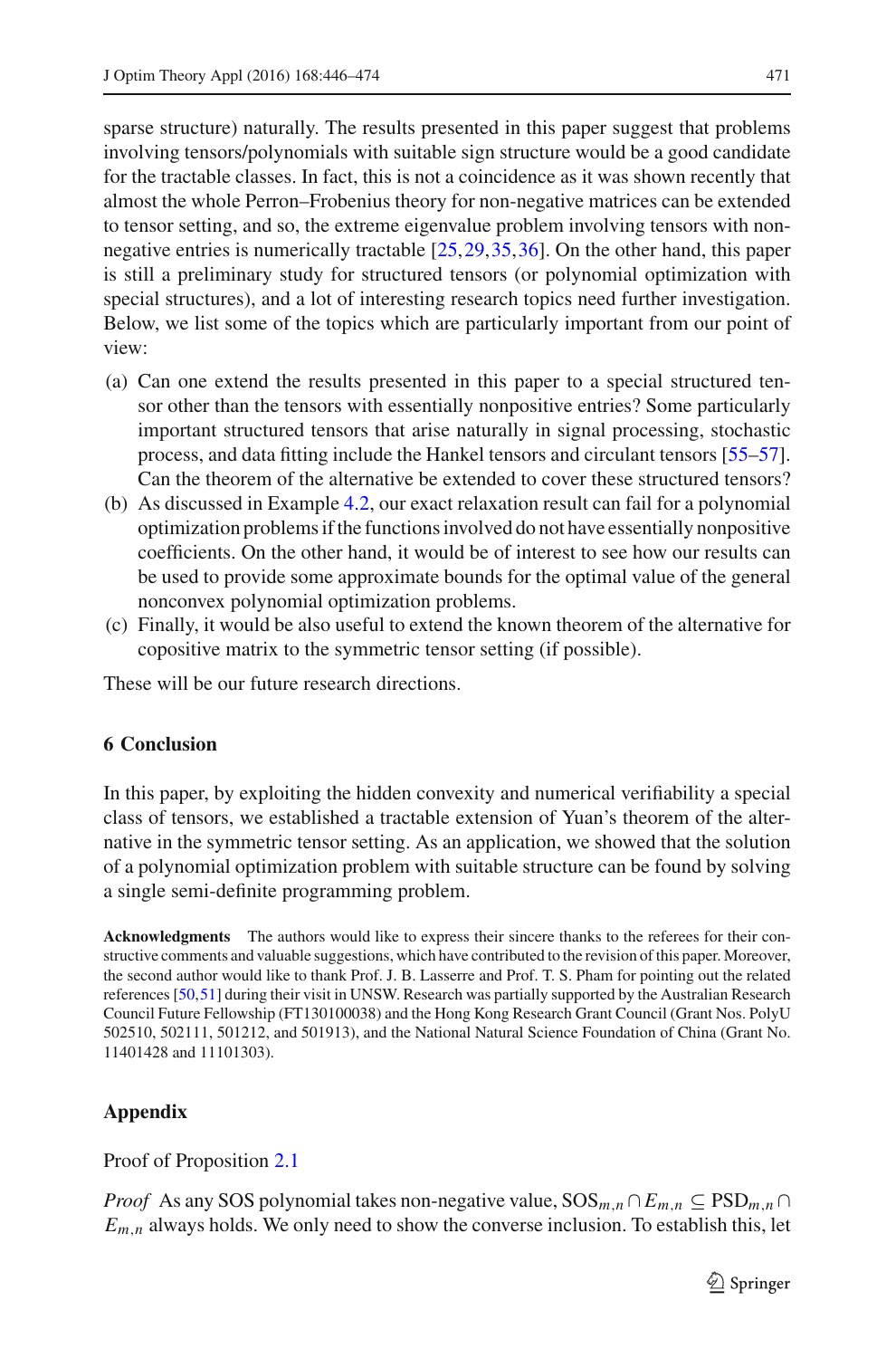$A \in \text{PSD}_{m,n} \cap E_{m,n}$ , and let us consider the associated homogeneous polynomial:

$$
f(x) = \langle A, x^{\otimes m} \rangle = \sum_{i_1, \dots, i_m=1}^n A_{i_1 \cdots i_m} x_{i_1} \cdots x_{i_m}.
$$

Then, *f* is a polynomial which takes non-negative value. Note that

$$
f(x) = \sum_{i_1,\dots,i_m=1}^n \mathcal{A}_{i_1\cdots i_m} x_{i_1} \cdots x_{i_m} = \sum_{i=1}^n (\mathcal{A}_{i_1\cdots i_m}) x_i^m + \sum_{(i_1,\dots,i_m)\notin I} (\mathcal{A}_{i_1\cdots i_m}) x_{i_1} \cdots x_{i_m},
$$

where  $I := \{(i, i, \ldots, i) \in \mathbb{N}^m : 1 \le i \le n\}$ . As *A* is essentially nonpositive,  $A_{i_1 i_2 \cdots i_m} \leq 0$  for all  $(i_1, \ldots, i_m) \notin I$ . Now, let  $f(x) = \sum_{i=1}^n f_{m,i} x_i^m + \sum_{\alpha \in \Omega_f} f_{\alpha} x^{\alpha}$ . Then,  $f_{m,i} = A_{ii \cdots i}$  and  $f_\alpha < 0$  for all  $\alpha \in \Omega_f$  where  $\Omega_f = {\alpha = (\alpha_1, \ldots, \alpha_n) \in \Omega_f}$  $(N \cup \{0\})^n$ :  $f_\alpha \neq 0$  and  $\alpha \neq me_i$ ,  $i = 1, ..., n$ , and  $e_i$  is the vector where its *i*th component is one and all the other components are zero. Recall that  $\Delta_f = \{\alpha =$  $(\alpha_1,\ldots,\alpha_n) \in \Omega_f : f_\alpha < 0$  or  $\alpha \notin (2\mathbb{N} \cup \{0\})^n$ . Note that  $f_\alpha < 0$  for all  $\alpha \in \Omega_f$ , and so,  $\Delta_f = \Omega_f$ . It follows that

$$
\hat{f}(x) := \sum_{i=1}^{n} f_{m,i} x_i^m - \sum_{\alpha \in \Delta_f} |f_{\alpha}| x^{\alpha}
$$

$$
= \sum_{i=1}^{n} f_{m,i} x_i^m + \sum_{\alpha \in \Delta_f} f_{\alpha} x^{\alpha}
$$

$$
= \sum_{i=1}^{n} f_{m,i} x_i^m + \sum_{\alpha \in \Omega_f} f_{\alpha} x^{\alpha} = f(x).
$$

So,  $\hat{f}$  is also a polynomial which takes non-negative value. Thus, the conclusion follows by Lemma [2.1.](#page-5-1)  $\Box$ 

#### <span id="page-26-0"></span>**References**

- 1. Yuan, Y.X.: On a subproblem of trust region algorithms for constrained optimization. Math. Prog. **47**, 53–63 (1990)
- <span id="page-26-1"></span>2. Yan, Z.Z., Guo, J.H.: Some equivalent results with Yakubovich's S-lemma. SIAM J. Control Optim. **48**(7), 4474–4480 (2010)
- <span id="page-26-2"></span>3. Jeyakumar, V., Huy, H.Q., Li, G.: Necessary and sufficient conditions for S-lemma and nonconvex quadratic optimization. Optim. Eng. **10**, 491–503 (2009)
- <span id="page-26-6"></span>4. Pólik, I., Terlaky, T.: A survey of the S-Lemma. SIAM Rev. **49**, 371–418 (2007)
- 5. Sturm, J.F., Zhang, S.Z.: On cones of non-negative quadratic functions. Math. Oper. Res. **28**, 246–267 (2003)
- <span id="page-26-3"></span>6. Yakubovich, V.A.: S-Procedure in nonlinear control theory. Vestnik Leningrad. Univ. **1**, 62–77 (1971)
- <span id="page-26-4"></span>7. Chen, X., Yuan, Y.: A note on quadratic forms. Math. Program. **86**, 187–197 (1999)
- <span id="page-26-5"></span>8. Polyak, B.T.: Convexity of quadratic transformation and its use in control and optimization. J. Optim. Theory Appl. **99**, 563–583 (1998)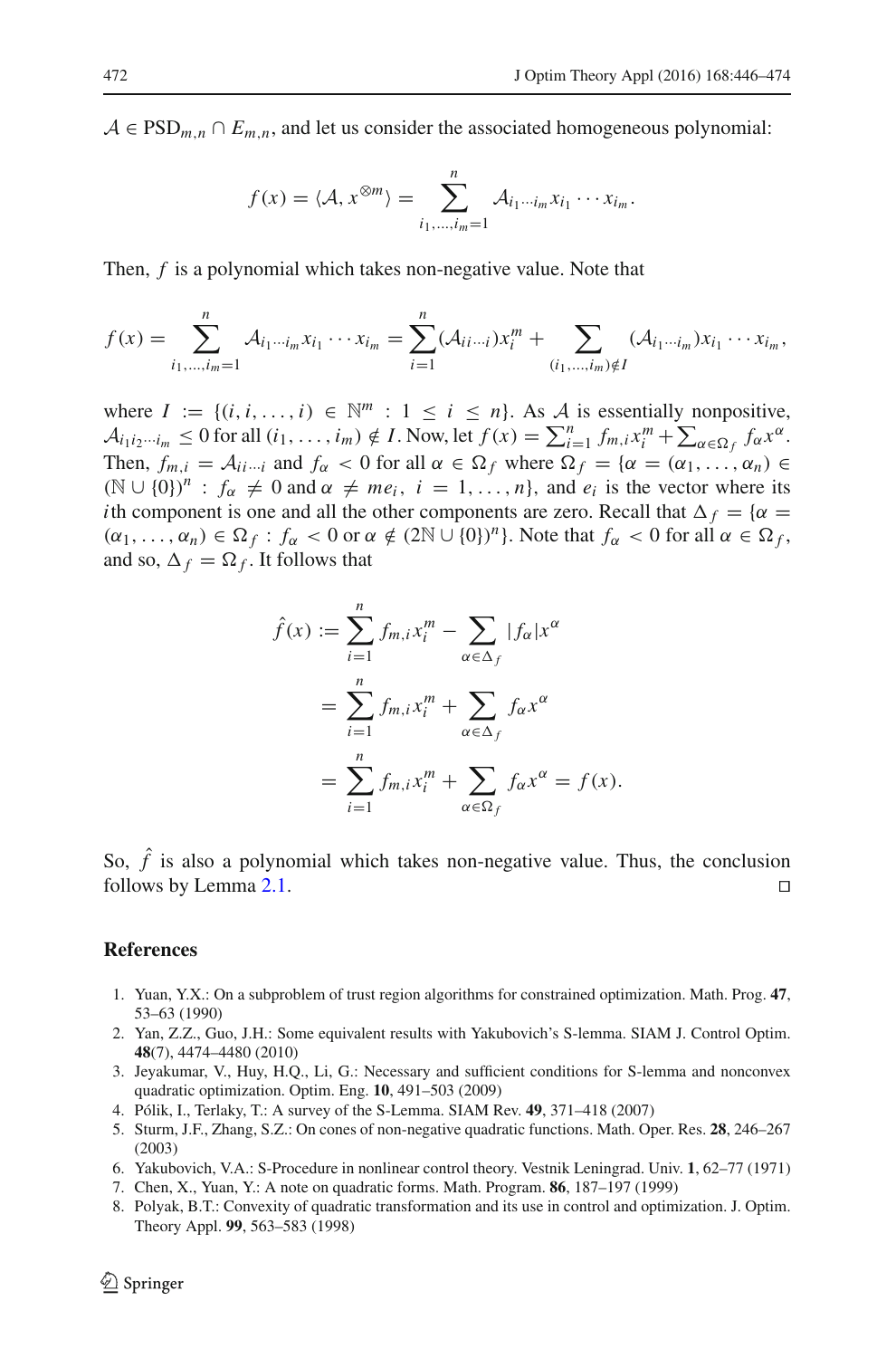- <span id="page-27-0"></span>9. Crouzeix, J.P., Martinez-Legaz, J.E., Seeger, A.: An theorem of the alternative for quadratic forms and extensions. Linear Algebr. Appl. **215**, 121–134 (1995)
- <span id="page-27-1"></span>10. Martínez-Legaz, J.E., Seeger, A.: Yuan's theorem of the alternative and the maximization of the minimum eigenvalue function. J. Optim. Theory Appl. **82**(1), 159–167 (1994)
- <span id="page-27-2"></span>11. Jeyakumar, V., Lee, G.M., Li, G.: Alternative theorems for quadratic inequality systems and global quadratic optimization. SIAM J. Optim. **20**(2), 983–1001 (2009)
- <span id="page-27-3"></span>12. Lim, L.H.: Singular values and eigenvalues of tensors, A variational approach, In: Proceedings of the 1st IEEE International workshop on computational advances of multi-tensor adaptive processing, pp. 129–132, (2005)
- <span id="page-27-4"></span>13. Qi, L.: Eigenvalues of a real symmetric tensor. J. Symb. Comput. **40**, 1302–1324 (2005)
- <span id="page-27-5"></span>14. Bomze, I.M., Ling, C., Qi, L., Zhang, X.: Standard bi-quadratic optimization problems and unconstrained polynomial reformulations. J. Glob. Optim. **52**, 663–687 (2012)
- 15. He, S., Li, Z., Zhang, S.: Approximation algorithms for homogeneous polynomial optimization with quadratic constraints. Math. Program. **125**, 325–383 (2010)
- 16. Zhang, X., Qi, L., Ye, Y.: The cubic spherical optimization problems. Math. Comput. **81**, 1513–1525 (2012)
- 17. Ling, C., Nie, J., Qi, L., Ye, Y.: Bi-quadratic optimization over unit spheres and semidefinite programming relaxations. SIAM J. Optim. **20**, 1286–1310 (2009)
- 18. So, A.M.-C.: Deterministic approximation algorithms for sphere constrained homogeneous polynomial optimization problems. Math. Program. **129**, 357–382 (2011)
- <span id="page-27-6"></span>19. Li, G., Mordukhovich, B.S., Pham, T.S.: New fractional error bounds for polynomial systems with applications to Hölderian stability in optimization and spectral theory of tensors, to appear in Math. Program. doi[:10.1007/s10107-014-0806-9](http://dx.doi.org/10.1007/s10107-014-0806-9)
- <span id="page-27-7"></span>20. Qi, L., Xu, Y., Yuan, Y., Zhang, X.: A cone constrained convex program: structure and algorithms. J. Oper. Res. Soc. China **1**, 37–53 (2013)
- <span id="page-27-9"></span><span id="page-27-8"></span>21. Qi L., Ye, Y.: Space tensor conic programming. Comp. Optim. Appl. 59, 307–319 (2014)
- 22. Cooper, J., Dutle, A.: Spectral of hypergraphs. Linear Algebr. Appl. **436**, 3268–3292 (2012)
- <span id="page-27-18"></span>23. Hu, S., Qi, L.: Algebraic connectivity of an even uniform hypergraph. J. Comb. Optim. **24**, 564–579 (2012)
- 24. Li, G., Qi, L., Yu, G.: The Z-eigenvalues of a symmetric tensor and its application to spectral hypergraph theory. Num. Linear Algebr. Appl. **20**(6), 1001–1029 (2013)
- <span id="page-27-10"></span>25. Qi, L.: H+-eigenvalues of Laplacian and signless Laplacian tensors. Commun. Math. Sci. **12**, 1045– 1064 (2014)
- <span id="page-27-11"></span>26. Ng, M., Qi, L., Zhou, G.: Finding the largest eigenvalue of a non-negative tensor. SIAM J. Matrix Anal. Appl. **31**, 1090–1099 (2009)
- <span id="page-27-12"></span>27. Lathauwer, L. De, Moor, B.: From matrix to tensor: Multilinear algebra and signal processing. In: J. McWhirter, Editor, Mathematics in Signal Processing IV, Selected papers presented at 4th IMA International Conference on Mathematics in Signal Processing, Oxford University Press, Oxford, United Kingdom, pp. 1–15, (1998)
- <span id="page-27-13"></span>28. Qi, L., Teo, K.L.: Multivariate polynomial minimization and its application in signal processing. J. Global Optim. **46**, 419–433 (2003)
- <span id="page-27-14"></span>29. Qi, L., Yu, G., Wu, E.X.: Higher order positive semi-definite diffusion tensor imaging. SIAM J. Imaging Sci. **3**, 416–433 (2010)
- <span id="page-27-15"></span>30. Chang, K.C., Pearson, K., Zhang, T.: Primitivity, the convergence of the NZQ method, and the largest eigenvalue for non-negative tensors. SIAM J. Matrix Anal. Appl. **32**, 806–819 (2011)
- <span id="page-27-17"></span>31. Hu, S., Li, G., Qi, L., Song, Y.: Finding the maximum eigenvalue of essentially non-negative symmetric tensors via sum of squares programming. J. Optim. Theory Appl. **158**(3), 713–738 (2013)
- 32. Kofidis, E., Regalia, Ph: On the best rank-1 approximation of higher-order symmetric tensors. SIAM J. Matrix Anal. Appl. **23**, 863–884 (2002)
- <span id="page-27-19"></span>33. Kolda, T.G., Bader, B.W.: Tensor decompositions and applications. SIAM Rev. **51**(3), 455–500 (2009)
- 34. Li, G., Qi, L., Yu, G.: Semismoothness of the maximum eigenvalue function of a symmetric tensor and its application. Linear Algebr. Appl. **438**, 813–833 (2013)
- <span id="page-27-20"></span>35. Liu, Y., Zhou, G., Ibrahim, N.F.: An always convergent algorithm for the largest eigenvalue of an irreducible non-negative tensor. J. Comput. Appl. Math. **235**(1), 286–292 (2010)
- <span id="page-27-16"></span>36. Zhang, L., Qi, L., Luo, Z., Xu, Y.: The dominant eigenvalue of an essentially non-negative tensor. Num. Linear Algebr. Appl. **20**(6), 929–941 (2013)